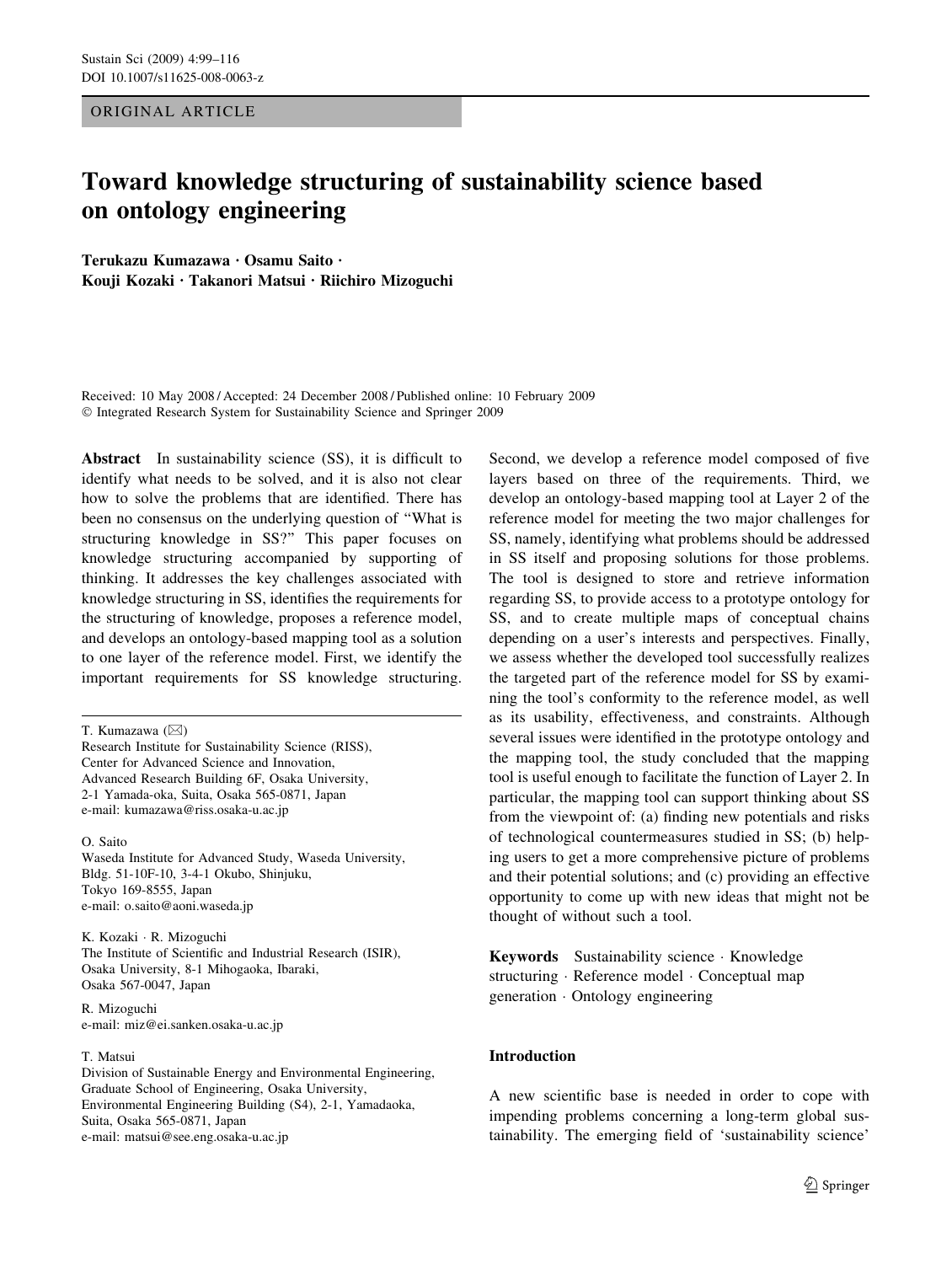(SS) is a representative and ambitious attempt at building a new discipline in this context. Komiyama and Takeuchi [\(2006](#page-17-0)) define SS as ''a comprehensive, holistic approach to identification of problems and perspectives involving the sustainability of global, social, and human systems.'' Their definition emphasizes the importance of a system's approach and addresses as SS's ultimate goal its contribution ''to the preservation and improvement of the sustainability of these three systems'' (Komiyama and Takeuchi [2006\)](#page-17-0). In addition to this definition, we add two major characteristics to SS: orientation and scope.

Several types of issues are addressed in SS. First, there are issues including global warming that require researchers to simultaneously understand phenomena and solve problems, even though the whole mechanism is unclear. Second, there are issues that require the 'precautionary principle,' such as natural disasters and infections, in relation to escalating uncertainty caused by climate change. Third, there are issues including the use of food crops as biofuels that require the simultaneous advance of knowledge and problems. Fourth, there are issues including the destruction of tropical rainforests that require the trade-offs between global and local problem-solving. Therefore, SS is a science tackling a number of challenges that existing disciplines have not experienced.

Regarding research orientation, SS is neither 'basic' nor 'applied.' It is an enterprise centered on 'use-inspired basic research' (Clark [2007](#page-17-0)). In this respect, SS can be characterized as problem-solving driven by the interplay of knowledge and actions in three systems. Furthermore, SS contributes to the quest for advancing useful knowledge and informed action simultaneously by creating a dynamic bridge between applied and basic research (Clark [2007\)](#page-17-0).

The research scope of SS requires comprehensiveness. In pursuing SS, we must construct a knowledge platform that ''enables us to replace the current piecemeal approach with one that can develop and apply comprehensive solutions to these problems'' (Komiyama and Takeuchi [2006](#page-17-0)). Such comprehensiveness can be attained by the systematic reorganization of disparate existing fields. Thus, structuring knowledge is itself an important task for SS, which usually treats complex and evolving problems. Nonetheless, comprehensiveness cannot be achieved merely by structuring knowledge. Understanding requires consistent exploratory inquiry into a multitude of relevant domains, networking concepts in those domains in order to flexibly adapt to dynamic changes both within and between domains.

Given this definition and these characteristics of SS, it is still difficult to answer what we should identify as problems and how we should solve them in the context of this emerging discipline. In the initial phase of establishing a new discipline, a lack of a clear and shared understanding of 'what to solve' and 'how to solve' is not unusual. Nevertheless, we should not leave this weakness unexamined.

The Freiberg Workshop on Sustainability Science (Kates et al. [2001](#page-17-0)) identified seven core conceptual questions for SS. These questions include ''How can the dynamic interactions between nature and society—including lags and inertia—be better incorporated into emerging models and conceptualizations that integrate the Earth system, human development, and sustainability?'' and ''How are long-term trends in environment and development, including consumption and population, reshaping nature–society interactions in ways relevant to sustainability?'' (Kates et al. [2001\)](#page-17-0). The Global System for Sustainable Development (GSSD), developed at the MIT, is a system that shows 'what to solve' in the domain of sustainable development. It focuses ''on the contentarchitecture—levels, linkages, and complexities—that characterized the domain of 'sustainability''' (Choucri [2003](#page-17-0)), and it is distributed as a global knowledge network on the Internet [\(http://gssd.mit.edu/](http://gssd.mit.edu/)). The Millennium Ecosystem Assessment (MA) was conducted between 2001 and 2005 to assess the consequences of ecosystem changes for human well-being and to establish the scientific basis for actions needed to enhance the conservation and sustainable use of ecosystems (Millennium Ecosystem Assessment [2005](#page-17-0)). MA articulates nine key questions, including ''How have ecosystems changed?'', ''How have ecosystem changes affected human well-being and poverty alleviation?'', and ''What options exist to manage ecosystems sustainably?'' As another example of defining 'what to solve,' 100 ecological questions were identified as being of high policy relevance in the UK (Sutherland et al. [2006](#page-17-0)). Although this was a domestic effort, the policy creation process involved representatives from 28 organizations and scientists from 10 academic institutions who were asked to generate a list of 100 key questions through preparation activities, a 2-day workshop, and a screening process.

The second challenge of SS lies in identifying 'how to solve' the problems that are derived from the first challenge. Since the problems for SS, by their nature, relate to various stakeholders and players from many different fields, the problem-solving process requires the collaboration and partnership of these players. Therefore, interdisciplinary research is a common approach in this field where problems and questions are not confined to a single discipline. 'Interdisciplinary' is distinguished from 'multidisciplinary' in that, while interdisciplinary research promotes interaction and may forge a new research field or discipline, multidisciplinary researchers go their separate ways and remain unchanged when collaborative work on a common problem is completed (National Academy of Sciences [2005](#page-17-0)). Considering the research motivation and purpose of SS, interdisciplinary research is preferable to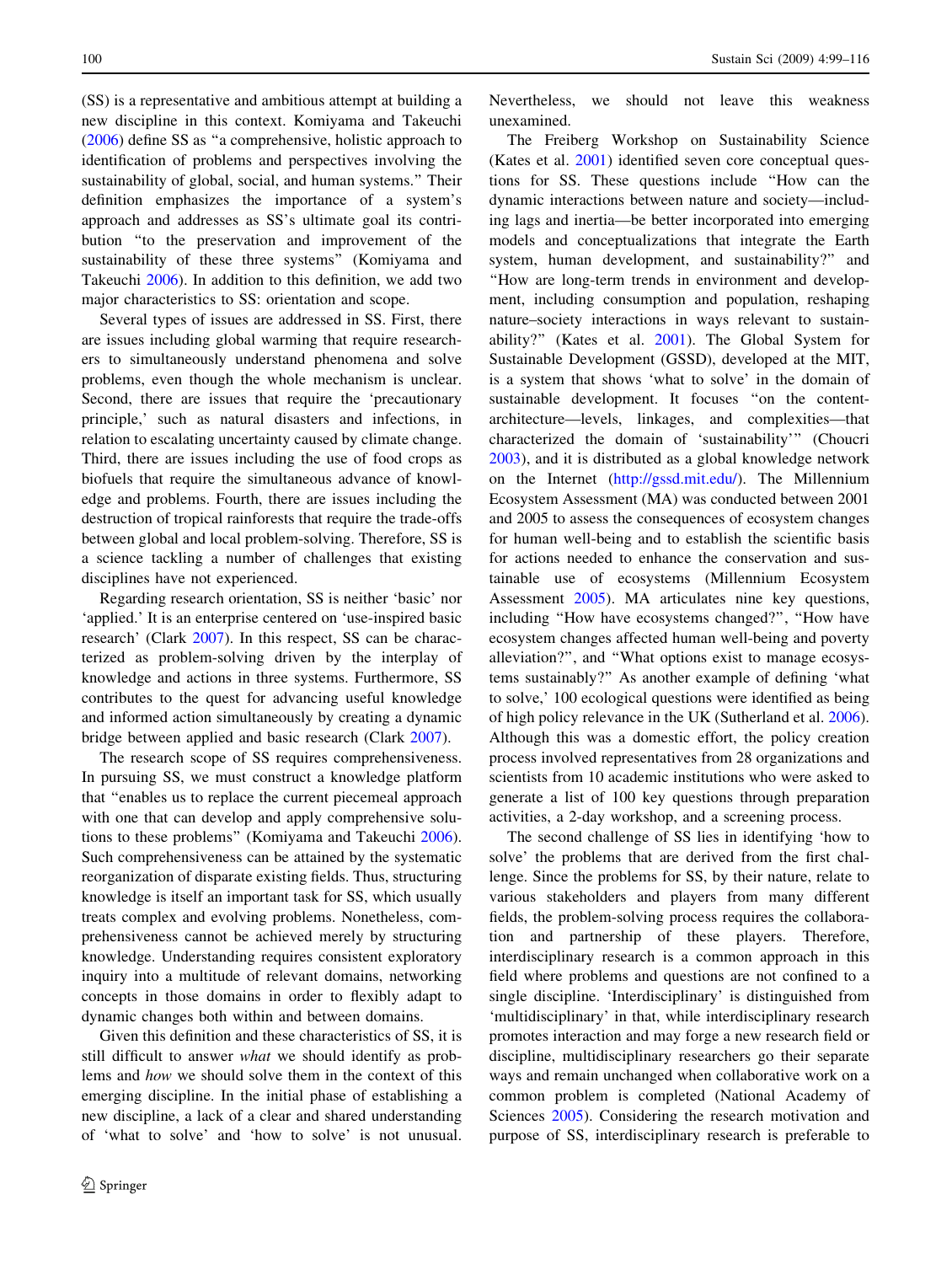<span id="page-2-0"></span>multidisciplinary research, but even multidisciplinary research often encounters difficulties and does not work as expected, especially in its initial phase. For example, a few years ago, the authors organized a research project to develop sustainable future scenarios as well as the assessment criteria for sustainability. Both environmental economists and environmental engineers participated. As the research project progressed, we found that the environmental economists' approach to the goals and countermeasures was fundamentally different from that of the environmental engineers' approach. The economists tended to feel uncomfortable accepting the scenario approach adopted by the engineers, who attempted to capture the richness and range of possibilities in an uncertain future society from which to conceive methods aimed at avoiding or reducing the potential risks of the scenarios. They were more interested in discussing how to achieve given policy targets, such as a  $20\%$  CO<sub>2</sub> reduction by the target year with minimum social cost or how to attribute cost to different social sectors and players in an economically sound way.

The background of these two major challenges, both 'what to solve' and 'how to solve,' is not yet clear enough to assemble various disciplines into SS. Moreover, we recognize that there has been no consensus on the underlying question of ''What is structuring knowledge in SS?'' in the first place. In other words, SS researchers are neither sure of what they want to look for by structuring knowledge in SS, nor do they share a common understanding of what is required in order to achieve the structuring of knowledge. Sharing explicitly structured knowledge about SS among scientists from various disciplines is crucial to facilitating collaboration for interdisciplinary SS.

However, we cannot meet the challenges of 'what to solve' and 'how to solve' only by structuring knowledge. Knowledge structuring must include the support of thinking processes. Existing SS systems are inadequate for meeting these SS needs because those systems are mainly static structures representing SS and have no link to tools for supporting problem finding and solving. In addition, existing systems target knowledge in specific domains or consist of contents divided into respective research fields. As a result, when we use those systems, we are compelled to collaborate within a specific domain.

In order to remedy this situation, we need to design a new conceptual framework to structure knowledge for facilitating collaboration in SS, to develop a knowledge system for SS as an implementation of the framework, and to verify and validate the system. If researchers from different fields use such a knowledge system in the process of interdisciplinary research in SS, and if the system can support their thinking by structuring knowledge, then this support would facilitate collaboration and the establishment of partnerships between them.

As an initial step to meeting these needs, this paper focuses on articulating in the form of a reference model a set of required elements, functions, and actions for structuring SS knowledge and on realizing a part of that reference model by developing a prototype knowledge system for mapping relevant concepts and their linkages in SS. In ''Reference model for knowledge structuring in sustainability science", we identify the requirements and establish a five-layer reference model as a development roadmap for structuring knowledge in SS. In '['Structuring](#page-5-0) [sustainability science with ontology engineering techno](#page-5-0)[logy'](#page-5-0)', we develop an ontology-based knowledge system and mapping tool to illuminate multi-perspective conceptual chains. In '['Conformity examination of an ontology](#page-12-0)[based sustainability science mapping tool](#page-12-0)'', we examine the tool's conformity to the proposed reference model and discuss its usability, effectiveness, and constraints. During the process of developing the knowledge system, we have created a prototype SS ontology. Due to the space limitation, we defer explanation and discussion of the detailed development procedures and scientific significance of the SS ontology itself to another paper. The main focus of the research presented in this paper is to create a rationale for SS knowledge structuring and apply ontology engineering to develop a knowledge system that facilitates addressing 'what to solve' and 'how to solve' for SS.

## Reference model for knowledge structuring in sustainability science

Requirements for knowledge structuring in sustainability science

First, we must answer the question ''How can we identify necessary conditions and functions for knowledge structuring in SS as development requirements?'' (Berztiss [1992](#page-16-0)). The requirements can be described from two perspectives; one related to the knowledge architecture itself and the other concerning the functions required to support users.

The first perspective can be examined from three subperspectives: 'whenever,' 'whatever,' and 'whoever.' By 'whenever,' we mean that structured knowledge should be reusable. Thus, reusability is one of the requirements for SS knowledge structuring. 'Whatever' implies that structured knowledge should be applicable to as many different domains as possible, not just to a specific domain or discipline, due to the multidisciplinary and interdisciplinary characteristics inherent to SS (Komiyama and Takeuchi [2006](#page-17-0)). This feature should be interpreted as versatility,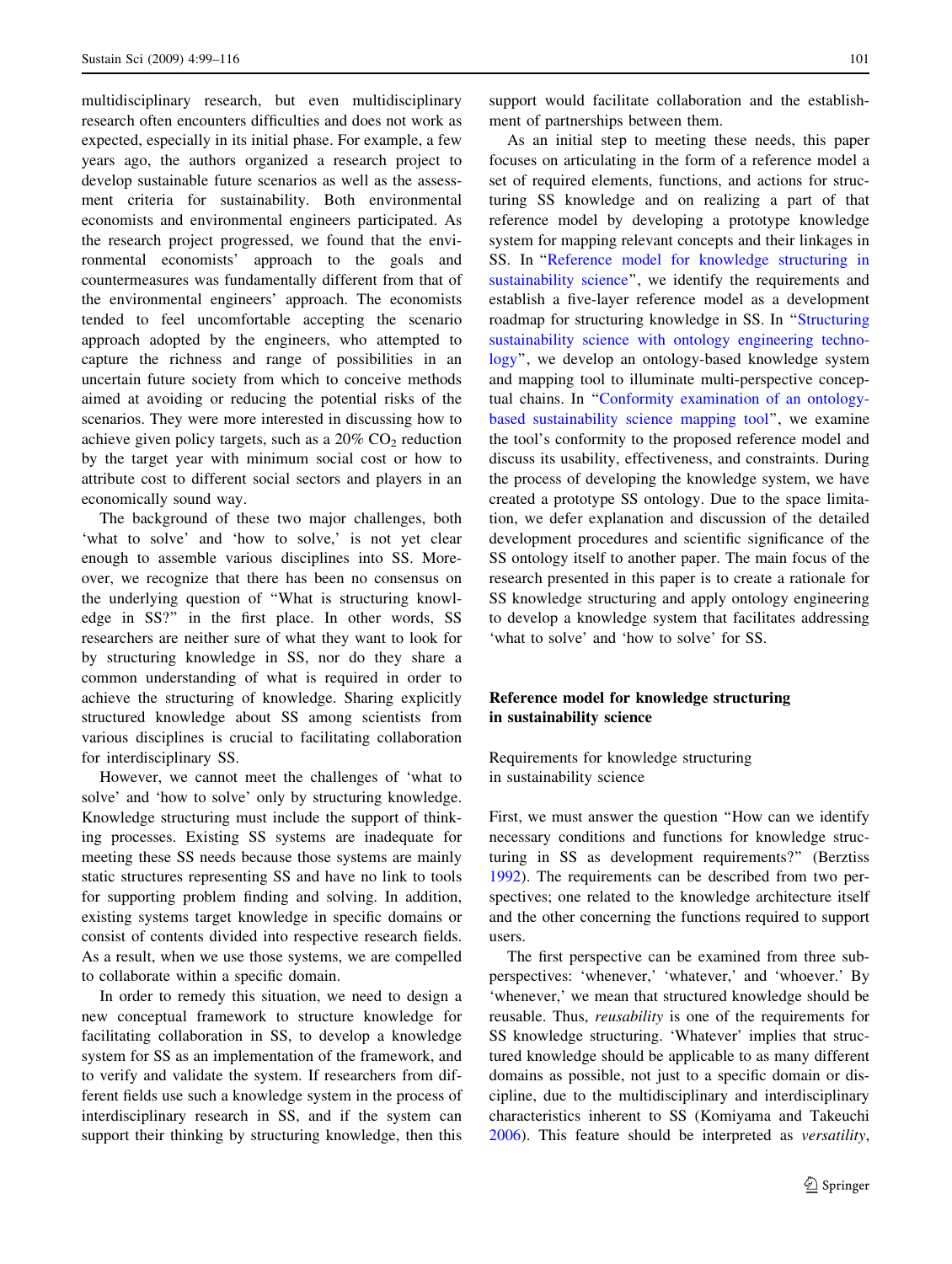which is also required for SS knowledge structuring. As Hasumi [\(2001](#page-17-0)) points out, the concept of sustainability should be understood by its diversity due to the complexity of the problem it treats. This means that, while seeking versatility, one often enacts simplification; however, it is also necessary to maintain sufficient diversity and complexity to characterize the original problem. Versatility for SS knowledge structuring is, therefore, needed to express a situation without losing its diverse contents, while using a set of rules that are as simple as possible. By 'whoever,' we mean that anyone should obtain the same result, as long as he or she traces the same structuring process and procedures. Such *reproducibility* is required to verify the structuring process, as is the case with any scientific procedure.

Since SS treats evolving problems that require dynamic redefinition of the problem's domain by consistent networking of knowledge and actions, the SS knowledge structure must be extensible in order to meet unpredictable future changes of the domain. As knowledge changes over time, its representations must adjust accordingly (Choucri et al. [2007\)](#page-17-0). Thus, extensibility, which includes adjustability, is the fourth imperative of SS knowledge structuring.

The second perspective relates users, who are the main actors, with their actions for SS. The larger the number of people who share the structured knowledge, the larger the common base of SS becomes. Availability should, thus, be the fifth requirement. If the SS knowledge structure is available on the Web as an open meta-content, as is Mapping Sustainability (Choucri [2003\)](#page-17-0), availability would be high. Besides, actions concerning SS knowledge structuring can be subdivided into actions to access the SS knowledge structure and actions to interpret it. Access is ensured by the fulfillment of availability, so interpretability becomes the sixth requirement. By interpretability, we mean that the SS structured knowledge should help its users understand a problem and find an appropriate approach to its solution.

## Ontology-based knowledge structuring

Information technology (IT) can provide effective methods for knowledge structuring. Some of the requirements discussed in ''[Requirements for knowledge structuring in](#page-2-0) sustainability science", such as *reusability*, *reproducibility*, and extensibility, are easily satisfied using computer systems. For knowledge structuring using IT, raw data stored in computers to reflect the real world are structured for efficient utilization. In the case of SS, which covers a large number of domains, well-organized knowledge is necessary for the efficient systematization of concepts that are hidden in the data. As the knowledge is shared and circulated across various domains, large intellectual assets are formed that lay the foundation for the idea that "Knowledge is Power" (Hendler [2006\)](#page-17-0). One of the key technologies for organizing a conceptual world is ontology engineering, which is expected to contribute to the structuring of the knowledge in the target world. This paper proposes an initial transition of SS in this direction.

As we mentioned in the '['Introduction'](#page-0-0)', in SS, it is often difficult to identify the problem to solve. We cannot take a quantitative approach because concepts and their relationships are not clear. One effective approach is to use a tool for supporting the thinking process for identifying what to solve. For example, the use of an ontology can help modelers select appropriate variables during the construction of a simulation, and ontology engineering can also help to combine models constructed separately. Furthermore, an ontology functions as the platform for smoothing communication among stakeholders. Thus, ontology engineering is characterized as a tool for supporting thinking.

Ontology is defined as an ''explicit specification of conceptualization'' by Gruber [\(1993](#page-17-0)). The construction of a well-designed ontology presents an explicit understanding of the target world that can be shared among people. That is, the essential conceptual structure of the target world is understood through its ontology. Ontology engineering provides a theory of ontology that can answer questions such as "What should an ontology be?" and "How can we capture the real world appropriately?'' Based on ontology engineering, a wide range of knowledge can be organized in terms of general, highly versatile concepts and relationships. Ontologies also provide flexible expressiveness that can convey social phenomena, which are difficult to formulate with quantitative methods. On the basis of these observations, we adopted an ontology-based approach to systemize knowledge for the knowledge structuring of SS.

## Development of a reference model for knowledge structuring in sustainability science

Based on the identified requirements (''[Requirements for](#page-2-0) [knowledge structuring in sustainability science'](#page-2-0)') and ontology engineering technology (''Ontology-based knowledge structuring''), we propose a reference model for SS knowledge structuring to support idea generation for problem finding and solving.

Sustainability science should be defined not by the domains it covers but by the problems it tackles (Clark [2007](#page-17-0)). Due to the complexity and diversity of sustainability issues, it is important to identify and evaluate relationships between problems, causes, impacts, solutions, and their interactions. Those relationships usually depend on the specific context of an individual case or problem. Problems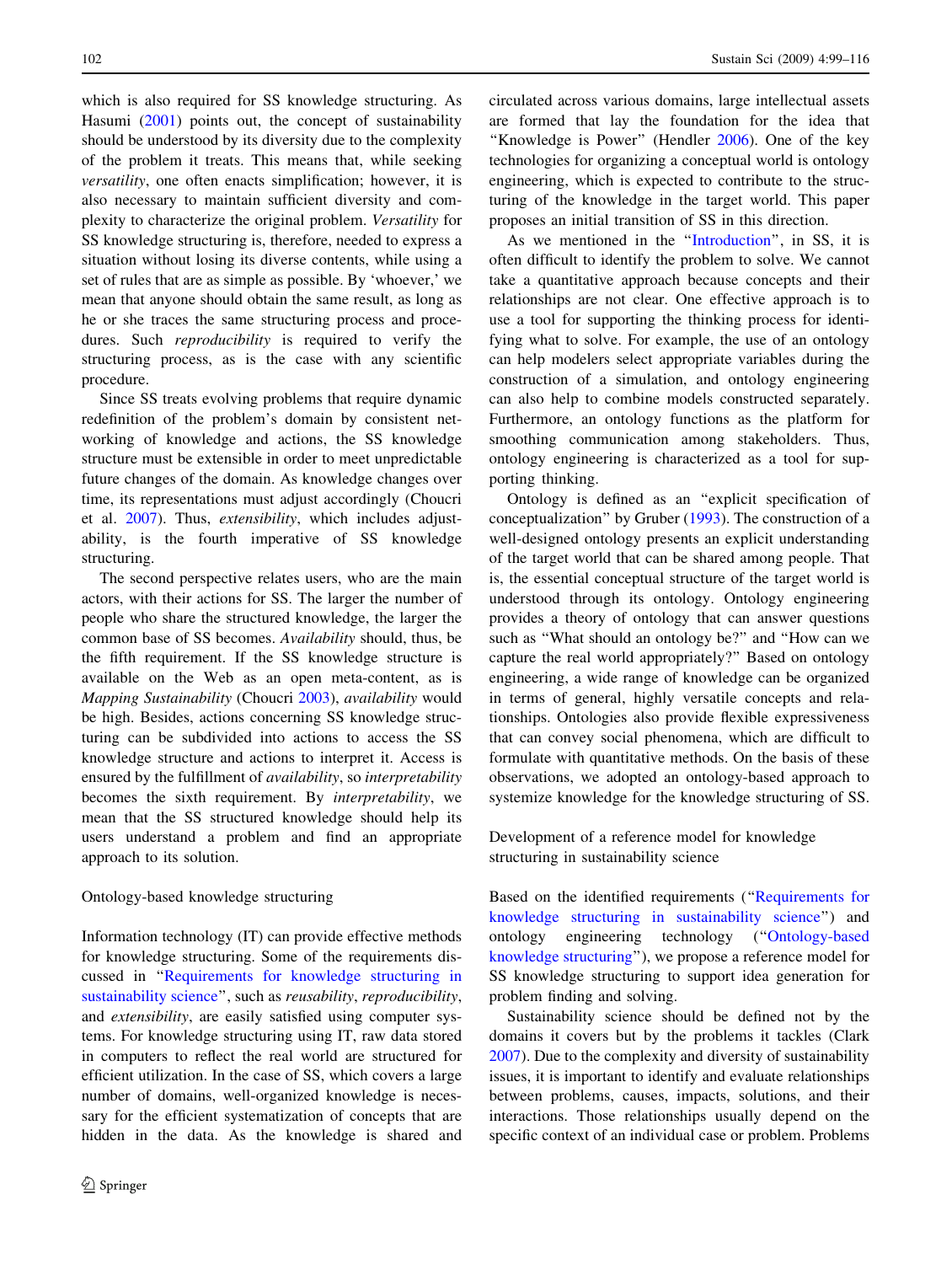and their solutions need to be explored within each problem's specific context.

Therefore, SS knowledge needs several kinds of structural and methodological information for problem finding and solving, as well as information about the raw data. Structural information can be divided into the underlying static information structure of SS and the dynamic information linked with human thought. The dynamic information can then be divided into information that reflects individual perspectives and information that organizes these perspective-based information structures within a specific context. Methodological information refers to information that facilitates problem finding and solving based on these contextualized information structures.

We propose a reference model that consists of layers corresponding to these five kinds of information: raw data, underlying static information structure, dynamic information reflecting individual perspectives, dynamic information organizing perspectives within context, and methodological information. The reference model is not a solution for structuring knowledge; rather, it is a model that can be referred to when discussing knowledge structuring in SS. It contributes to evaluating and understanding the differences and commonalities of knowledge structuring tools and methods to be proposed in the future by providing a common framework in which they are compared. Hess and Schlieder have verified the conformity between reference models and their domain models on a specific domain (Hess and Schlieder [2006](#page-17-0)). In this paper, we focus on developing a reference model of the knowledge structuring approach for SS.

As shown in Fig. 1, the reference model consists of five layers. The bottom layer, Layer 0, is the data layer and stores raw data corresponding to the real world. Layer 1, the ontology layer, stores the ontology for explaining and understanding the raw data at Layer 0. The ontology describes the concepts and relationships related to SS that exist in the real world. Another function of the ontology is to provide a common vocabulary for promoting mutual understanding across domains. Typical tasks performed at Layer 1 include metadata generation for virtual organization of the raw data and efficient retrieval of the raw data using the metadata.

Some kind of guidance is needed to support problem finding and getting ideas. Guilford [\(1950](#page-17-0), [1967](#page-17-0)) classified human thinking into divergent thinking and convergent thinking. We assimilated these concepts into our reference model: divergent thinking is supported at Layer 2 and convergent thinking is supported at Layer 3.

Layer 2 handles dynamic information that reflects individual perspectives. The main task supported by this layer is the divergent exploration of the conceptual world realized at Layer 1, which systematizes the concepts appearing in the



Fig. 1 Layered structure of the reference model

SS world. Divergent exploration in 'an ocean of concepts' uses divergent thinking across domains to guide researchers searching for interesting concepts/relationships that have been hidden in the conventional unstructured world. The ontology at Layer 1 must contribute to such exploration. Divergent exploration can be performed by obtaining what we call 'multi-perspective conceptual chains' through the selection of arbitrary concepts according to the explorer's intention. Many ways of tracing the conceptual chains may be needed for handling the various aspects of SS.

After collecting such conceptual chains, the explorer would move on to a convergent thinking stage at Layer 3. The task of this layer is 'context-based convergent thinking.' At this layer, the explorer can set a specific context of a problem that he or she actually treats and obtain 'multiple convergent conceptual chains' (Klein [2004](#page-17-0)) in accordance to the given context. Examples of contexts include the social and environmental settings of a specific problem, implemented or planned countermeasures and policies for solving a problem, and even trade-offs between different goals, such as food security and biofuel production.

At Layer 4, using all of the information and knowledge obtained at the sub layers, the explorer will pursue essential problem-solving tasks, such as setting the conditions for solving a problem or searching for a new problem, as well as information integration, innovation, and the abduction of new hypotheses.

While the bottom two layers are static, the top three layers are dynamic. The information in the top layers is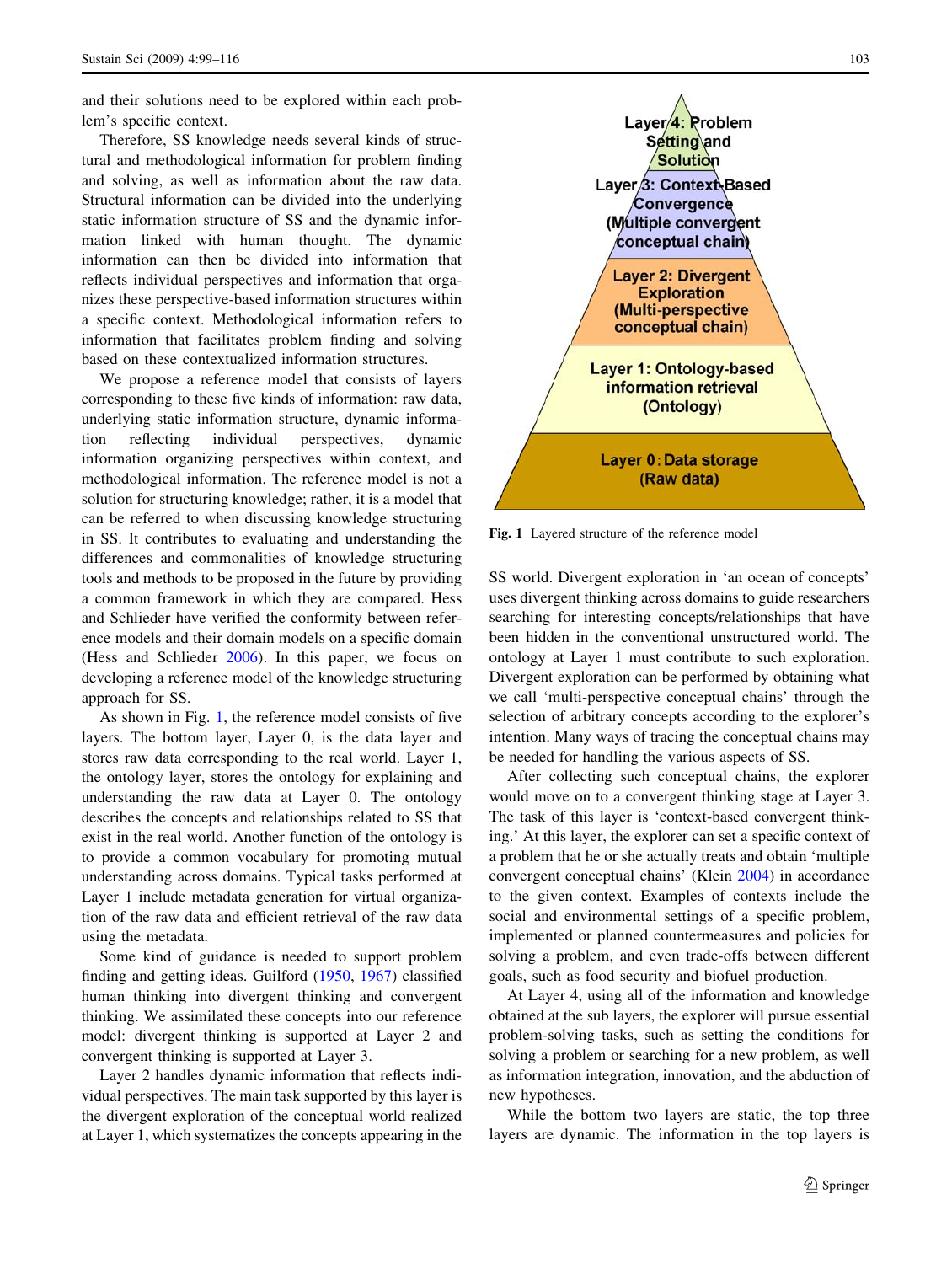<span id="page-5-0"></span>dynamically generated as required by the tasks at those layers. This dynamism is one of the important characteristics of the reference model. We believe that a static structure is inadequate for handling the multi-perspective nature of SS. Another characteristic of the reference model is its layered structure, in which each layer is composed of a pair made up of structured information and a task. This reflects our understanding of SS as being inherently problem- and use-inspired basic research.

# Structuring sustainability science with ontology engineering technology

Knowledge structuring framework based on the reference model

We applied the reference model to develop a knowledge structuring system for SS. For Layer 0, we collected a comprehensive sample of literature and databases available on the Web. This work was conducted in parallel with the activities of the Research Institute for Sustainability Science (RISS) at Osaka University (Morioka et al. [2006\)](#page-17-0) to develop a meta-database of SS, a conceptual map on the resource-circulating society, and educational contents of a core module for SS, under the name ''Valuation Methods and Technical Aspects in Sustainability.''

As a prototype tool at Layer 1, we constructed a trial SS ontology. For this, we first extracted the concepts for SS ontology and the relationships between these concepts from the meta-database of SS, the documents used as educational contents, and the database on the Environmental Information and Communication Network website [\(http://www.eic.or.jp/](http://www.eic.or.jp/)). Second, we discussed the architecture of the SS ontology and requirements for SS knowledge structuring in monthly workshops coordinated by the RISS since the year 2006. The detailed process for constructing the SS ontology will be reported in a future paper. Based on the information collected and the discussion in the workshops, a prototype version of SS ontology was built as a required task at Layer 1. We conducted several kinds of research studies that are necessary for applying an ontology to a sustainability domain, including targeting sustainable development indicators, risk communication, and education (Brilhante et al. [2006](#page-16-0); Friend [1996;](#page-17-0) Macris and Georgakellos [2006;](#page-17-0) Suzuki et al. [2005](#page-17-0); Tiako [2004\)](#page-17-0).

Semantic web technology has been applied to develop systems for knowledge structuring and data retrieval. For example, EKOSS, which stands for expert knowledge ontology-based semantic search, is a knowledge-sharing platform based on semantic web technologies (Kraines et al. [2006\)](#page-17-0). In order to realize the specification of Layer 2, we also developed a conceptual mapping tool that enables a user to explore the SS ontology from that user's particular perspective and to generate a conceptual map accordingly. The following sections titled ''Ontology-based information retrieval'' and '['Development of the sustainability science ontology](#page-6-0)'' explain this developmental process and its outcomes.

#### Ontology-based information retrieval

Figure 2 shows an overview of our knowledge-structuring tool based on ontology engineering. For Layer 1, we developed an ontology-based information retrieval system. It manages real data at Layer 0 using common concepts that are systematized in the SS ontology and realizes knowledge sharing and exchange across domains.

We constructed SS ontology using an ontology development tool named Hozo (<http://www.hozo.jp/>), which is based on fundamental theories of ontology engineering for capturing the essential conceptual structure of the target world. Hozo has more than 1,500 users around the world, and it has been used to implement various ontologies for functional design, oil refinery plant, genomics, medicine, learning and instructional theories, and so on. The features of Hozo include: (1) supporting role representation (Mizoguchi et al. [2007\)](#page-17-0), (2) visualization of ontologies in a friendly GUI, and (3) distributed development based on the management of dependencies between ontologies (Kozaki et al. [2007a\)](#page-17-0). Hozo's native language is an XML-based frame language, and ontologies can be exported in OWL and RDF(S). As an example, Matsui et al. [\(2007](#page-17-0)) created an ontology on interdisciplinary risk research and environmental systems using the Hozo platform.



Fig. 2 An overview of the knowledge-structuring tool based on ontology engineering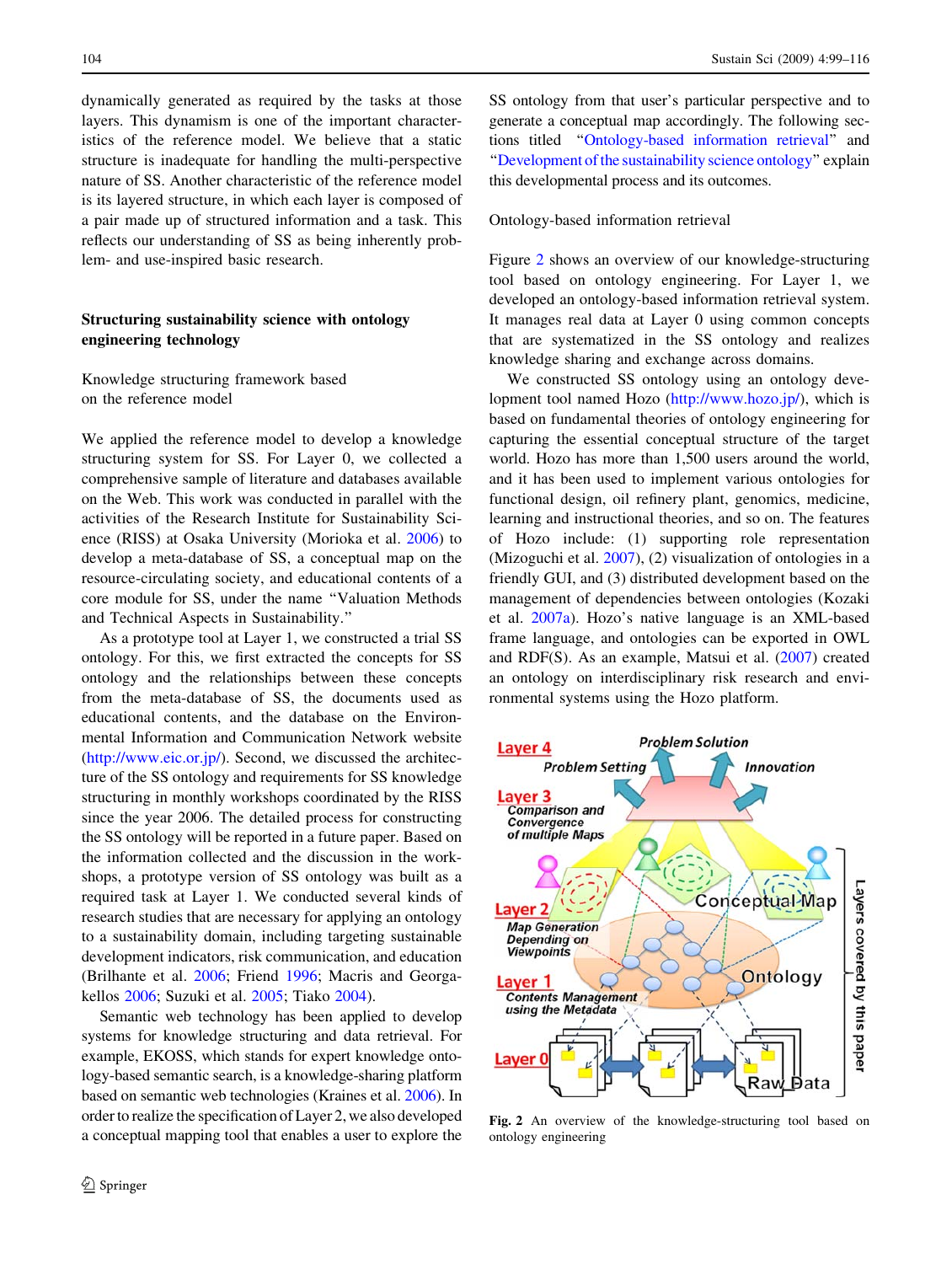<span id="page-6-0"></span>We also developed a content management system for knowledge sharing and systematic information retrieval based on the SS ontology (Kozaki et al. [2007b\)](#page-17-0). We used the system to manually annotate the raw data at Layer 0, with metadata defined in terms of the concepts in the SS ontology using semantic web technology. Users can systematically manage and search the content through the metadata. They can also find related contents by referring to the relationships between the concepts defined in the ontology. Furthermore, they can get an overview of the contents stored at Layer 0 by counting the numbers of contents related to each concept. Currently, we are using only simple annotation data, such as keywords, but in the future, we will improve the system so that we can manage more kinds of content and use it in a larger scale application.

At Layer 1, the SS ontology provides common terms, concepts, and semantics by which users can represent the contents with minimum ambiguity and interpersonal variation of expression. This is a typical application of ontology to give semantics for knowledge sharing. For example, Dzbor et al. [\(2003](#page-17-0)) developed a semantic web browser named Magpie, which uses ontologies as common thesauri for navigating users to related web pages based on their semantics. The System for Environmental and Agricultural Modelling; Linking European Science and Society (SEAMLESS) integrates project constructs into the model interface ontology and links various environmental models based on those constructs (Athanasiadis et al. [2006](#page-16-0)). A common feature of these approaches is the use of ontology as an infrastructure for knowledge representation.

At Layer 1, it is important that the ontology captures the essential conceptual structure of the target world as generally as possible. Domain-specific terms can be shared across domains by generalizing them and defining them in terms of general domain-independent concepts. Another important factor is the minimization of hidden and implicit knowledge. For example, causal chains, familiar to domain experts and often left implicit, can be shared with experts in other domains in a machine-readable form by carefully decomposing them into individual links.

In this way, structuring knowledge in a domain-independent manner can improve the readability, reusability, and interoperability of knowledge in the target world.

Development of the sustainability science ontology

### 1. Constituents of ontology

The main contribution of this paper is to propose a reference model for structuring SS knowledge and to introduce a mapping tool based on that model. For this, an analysis of the quality of ontology is not essential, and, so, we only briefly explain the conceptualization of terms needed for structuring the SS ontology. An ontology consists of concepts and relationships that are needed to describe the target world. One of the main components of an ontology is a hierarchy of concepts representing things existing in the target world that are determined to be important and organized by identifying is-a relationships between them.

Figure 3 shows a small section of the SS ontology. In the example, an is-a relationship declares that Destruction of regional environment is a kind of Problem. In the is-a relationship, the generalized concept (e.g., Problem) is called a super concept and the specialized concept (e.g., Destruction of regional environment) is called a sub concept. Thus, an is-a hierarchy describes the categorization of the concepts. For instance, Problem is subdivided into sub concepts such as Destruction of regional environment and Global environmental problem. Furthermore, Destruction of regional environment is subdivided into Air pollution, Water *pollution*, and so on.

The introduction of other relationships refines the definition of the concepts. For example, part-of relationships, which are also called *has-part relationships*, and *attribute*of relationships are used to show the concept's parts and attributes, respectively. These relationships can be used to explicate the is-a relationships that give the categorization. For example, in contrast to Case 1, Case 2 in Fig. 3 explicates that the categorization of Problem is determined by the place of occurrence, which is represented using an attribute-of relationship for Destruction of regional environment and Global environmental problem. One difference between Air pollution and Water pollution is the

| Case. 1)<br>Problem<br>$-$ Destruction of Regional Environment<br>$-A$ ir Pollution<br>—Water Pollution |                                                    |  |  |  |
|---------------------------------------------------------------------------------------------------------|----------------------------------------------------|--|--|--|
| —Global Environmental Problem                                                                           |                                                    |  |  |  |
| -Global Warming                                                                                         | Legends                                            |  |  |  |
| Case. 2)<br>Problem                                                                                     | $-$ : is a<br>p/o : part of<br>$a/o:$ attribute of |  |  |  |
| -Destruction of Regional Environment<br>a/o_place of occurrence= Region                                 |                                                    |  |  |  |
| $-A$ ir Pollution                                                                                       |                                                    |  |  |  |
| a/o target=Air                                                                                          |                                                    |  |  |  |
| $-Water$ Pollution                                                                                      |                                                    |  |  |  |
| a/o target=Water                                                                                        |                                                    |  |  |  |
| —Global Environmental Problem<br>a/o place of occurrence=Globe<br>-Global Warming                       |                                                    |  |  |  |

Fig. 3 A small example from the sustainability science (SS) ontology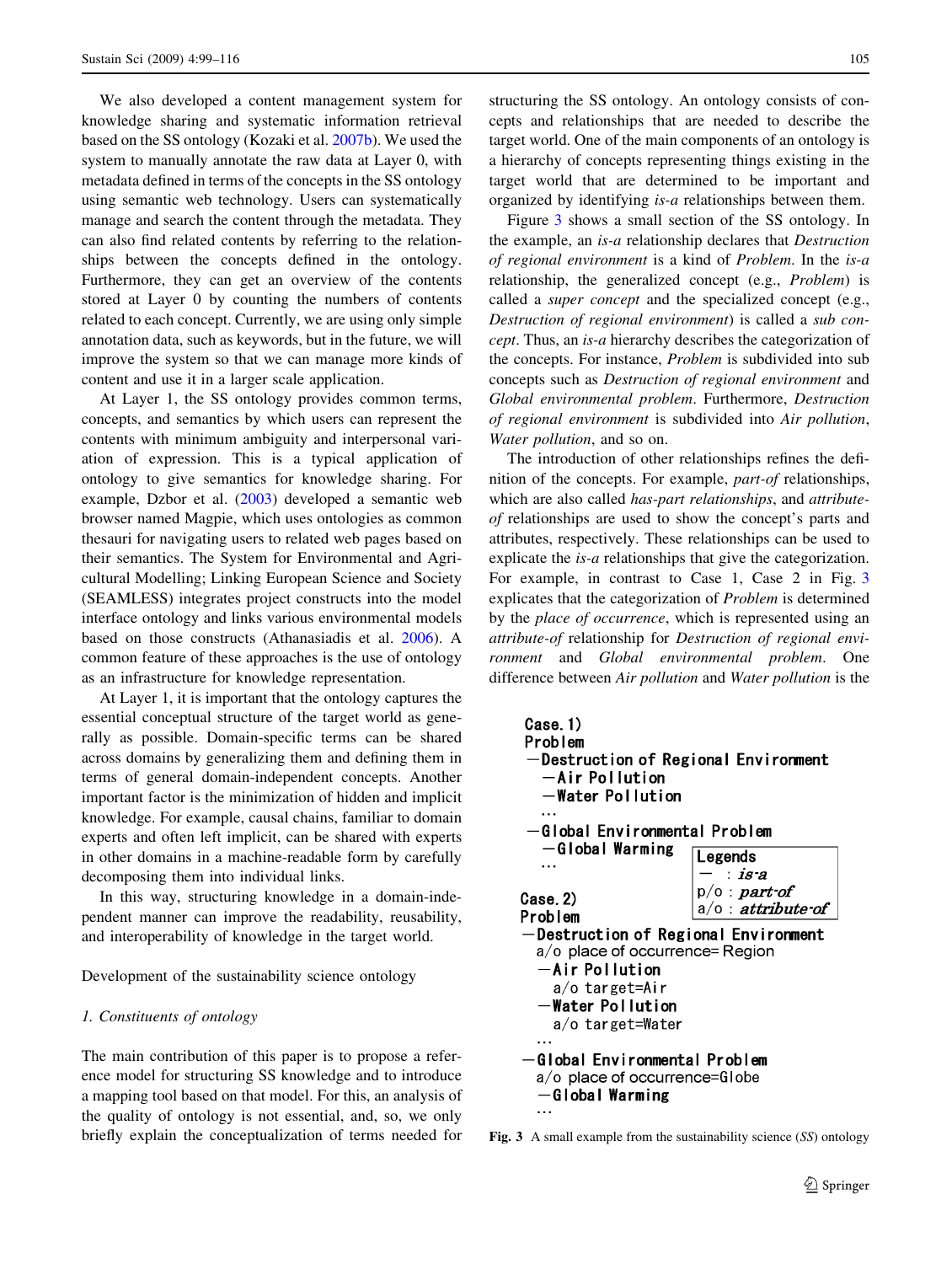target, which is also represented using an attribute-of relationship. In this example, place of occurrence and target are examples of a relationship, called a role. These relationships and roles are described as slots in Hozo.

When there is an *is-a* relationship between two concepts, the sub concept inherits the part-of and attribute-of slots from its super concept. In Fig. [3,](#page-6-0) definitions of Destruction of regional environment (e.g., ''a/o place of occurrence  $=$  region") are inherited by its sub concepts, such as Air pollution and Water pollution. The inherited slots can be specialized by a sub concept. For example, Destruction of Satoyama, a traditional rural landscape in Japan, inherits " $a/o$  place of occurrence  $=$  region" from its super concept Destruction of regional environment and specializes it to "a/o place of occurrence = Satoyama."

In this way, concepts can be defined during the process of ontology building through inheritance and specialization.

### 2. Basic structure

Due to the emphasis on the problem-solving approach of SS, Problem and Countermeasure against a problem are two of the SS ontology's top-level concepts. Also, when trying to solve a problem, a goal or goals for countermeasures must be set, and the existing conditions and impacts of the countermeasures must be evaluated explicitly or implicitly. Post evaluation as well as prior evaluation may result in finding a new problem. Thus, we include Goal and Evaluation in the top-level concepts of the ontology.

In addition, we set Domain Concept as another top-level concept. In the SS ontology, the knowledge in the domain is not organized by individual fields or disciplines, such as energy, climate, population, policy, or laws. Instead, it is organized by more general concepts, such as objects, activities, situations, and attributes, on the basis of ontology engineering theory (Mizoguchi [2003,](#page-17-0) [2004a,](#page-17-0) [b\)](#page-17-0).

In ontology engineering theory, an ontology is composed of domain-specific concepts under the upper level concepts, which are highly domain-neutral. In this way, the ontology is organized in a domain-neutral manner. Our ontology consists of five top-level concepts: Goal, Problem, Countermeasure, Evaluation, and Domain Concept. Although they are SS-specific, they are sufficiently generalized to be independent of the targeted domains. Furthermore, while concrete occurrences and activities can be the sub concepts of Domain Concept, these concepts do not depend on the context of problem-solving. By describing the world using two types of super concepts, domain-independent and domain-dependent, we can represent any kinds of countermeasures for sustainability that we would like to show. Domain-specific knowledge seen from a specific viewpoint can be represented by combining these concepts. Also, such a conceptual system can support the generation of ideas for new concrete countermeasures that were not conceived when the system was initially designed.

#### 3. Prototype of SS ontology

Using Hozo as an application platform, we have developed a prototype of SS ontology. It is not our intention in this paper to present a fully developed SS ontology. However, we briefly explain the top-level concepts and second-level concepts with the slots, which are concepts of parts and attributes, that are used to describe them. In the current implementation, SS ontology has 562 concepts and 14 hierarchy levels.

(i) Problem

(a) Top- and second-level concepts.

Problem is categorized into Resource depletion problem, Global environmental problem, Regional environmental problem, and Quality of life-related problem. We admit that this composition of sub concepts is strongly influenced by environmental science, which is an established discipline, so it currently confines sustainability problems mainly to environmental ones. This classification will need to be augmented to cope with more complicated and diverse sustainability issues.

(b) Slots for explicating is-a relationships (parts and attributes).

In order to explicate the *is-a* relationship of *Problem* with its sub concepts, we added slots for *target* and *site*. We also added internal cause, external cause, and impact as attribute slots. We confined ourselves to counting only the direct impacts of a given problem.

(ii) Goal

There are two approaches to defining the top-level concept of Goal: one is to describe a situation that people desire, and the other is to describe an ideal social structure or system. The former approach often uses phrases such as Global peace and Human happiness and well-being. The latter approach includes goals that, for example, articulate the social structure for a Resource-circulating society (Ministry of the Environment, Japan [2007\)](#page-17-0) or specify the range of Environmental carrying capacity. We named these two approaches Situational goal and Structural goal, respectively.

(iii) Evaluation

Sub concepts of Evaluation consist of Evaluation perspective, Value, Evaluation indicator, and Evaluation method (Rotmans [2006;](#page-17-0) UNEP CBD [2000](#page-17-0)). Evaluation indicator was also subdivided into five types: Qualitative indicator, Quantitative indicator, Warning indicator, State indicator, and Indicators and time (Munier [2005\)](#page-17-0).

(iv) Countermeasure

(a) Top- and second-level concepts.

Countermeasure is divided into two major sub concepts: Future-oriented countermeasure and Present/Ongoing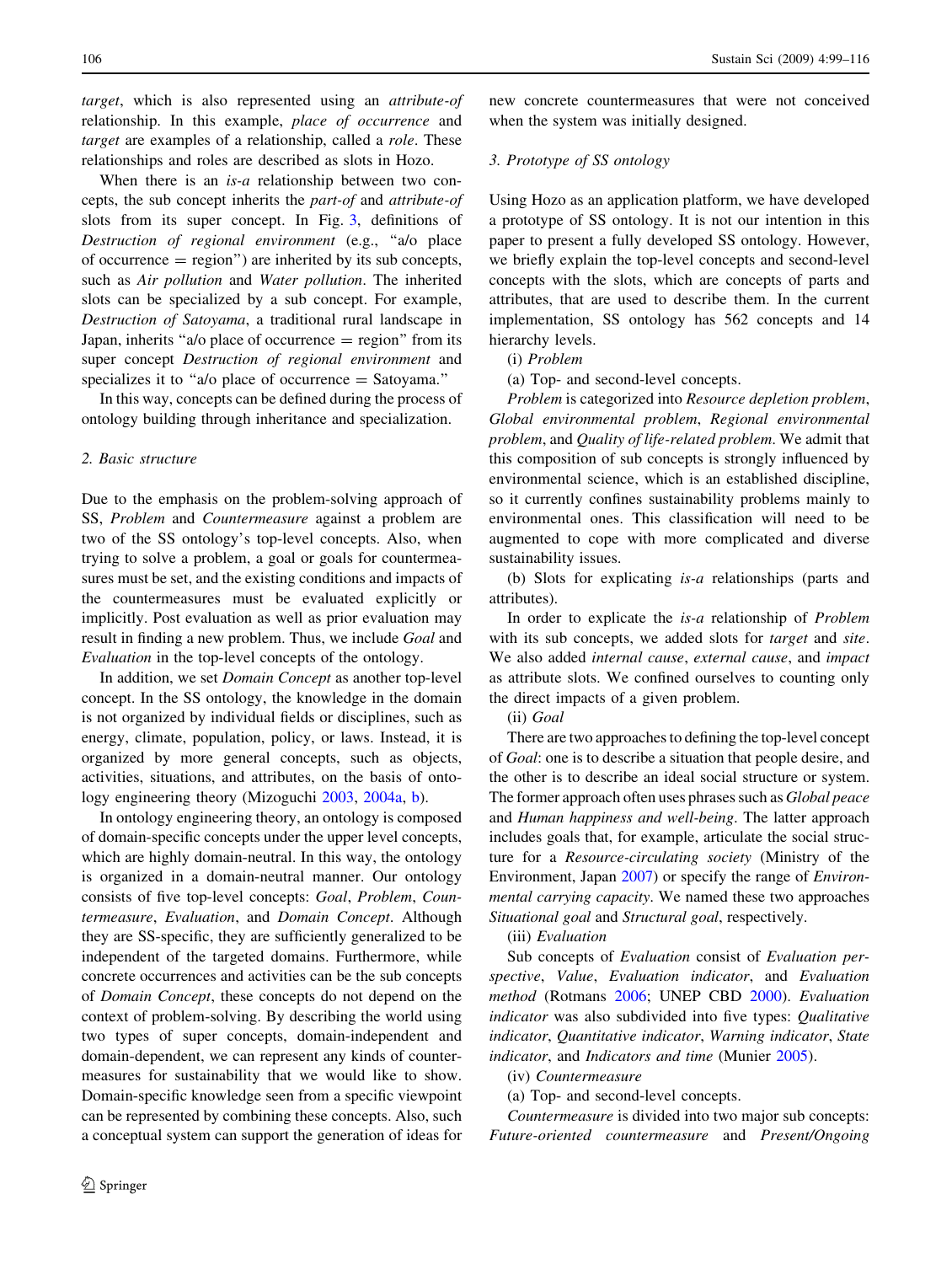countermeasure. The former includes Scenario, Education, and Plan. Education is considered as a measure for training future generations who will be responsible for implementing necessary actions in the future. The latter focuses on the relationship between people and technology. Countermeasures in this sense consist of technologies, people, and interconnections between all kinds of actions associated with technologies. Countermeasures concerning people, for example, include restrictions of their actions and changes of their behavior. The sub concepts of Present/ Ongoing countermeasure are System-based countermeasure, Technology-based countermeasure, Action-based countermeasure, and Conversion of styles.

(b) Slots for explicating is-a relationships (parts and attributes).

implemented target, implementing actor, implemented place, and targeted actor are slots of Countermeasure.

- (v) Domain Concept
- (a) Top- and second-level concepts.

Domain Concept is divided into several abstract concepts, such as Quantity, Attribute, Abstract object, Concrete thing, Substrate, and Spatial region. These are typical concepts used in top-level ontologies. Concrete thing is divided into Object and Process.

We have chosen Agent, Artificial object and Material and Natural construction as the sub concepts of Object. Agent has two concepts called Macro agent and Micro agent. Concepts of systems, such as Social system, Ecosystem, and Industrial Ecology, are sub concepts of Macro agent. Artificial object and Material is subdivided into Artificial object, which includes Building, Urban infrastructure, and Transportation infrastructure, and Substance-resource, which includes Substance and Resource, etc.

The sub concepts of Process include Activity, Phenomenon, Circulation, and Situation. Activity is divided into four concepts: Life, Production process, Industry, and Action. Circulation is divided into three concepts: Material circulation in the natural environment, Material circulation based on economic activity, and Circulation of life.

(b) Slots for explicating is-a relationships (parts and attributes).

Process is specified using slots for input and output.

Divergent exploration of sustainability science knowledge

## 1. Divergent exploration of knowledge depending on multiple viewpoints

At Layer 1, the SS ontology has been designed to provide an explicit conceptual structure and machine-readable vocabulary of domains for knowledge structuring. While it was built using domain-neutral concepts to capture the essentials of SS in general, experts often want to understand the target world from domain-specific viewpoints.<sup>1</sup> Even experts in the same domain will often have different interests. Therefore, it is desirable to structure knowledge not only from the general perspective, but also from multiple domain-specific perspectives so that experts from multiple domains of SS can easily understand the structured concepts.

At Layer 2, we structure SS knowledge from multiple perspectives through divergent exploration of the SS ontology. The SS ontology described in ''[Development of](#page-6-0) [the sustainability science ontology'](#page-6-0)' systematizes domainneutral concepts and relationships at the primitive level, and knowledge viewed from a domain-specific viewpoint can be represented by combining those generalized concepts and relationships. Viewpoint-independent knowledge can also be generated from SS ontology due to the machine-readable format of the ontology.

Based on this observation, we developed a conceptual map generation tool for exploring an ontology. The tool extracts concepts from the SS ontology and visualizes them as a user-friendly conceptual map that is drawn based on the viewpoints specified by the users. By bridging the gap between ontologies and domain experts, the tool realizes the functional specification for exploration at Layer 2.

## 2. Conceptual map generation from ontologies

Figure [4](#page-9-0) shows how the conceptual map generation tool extracts concepts from an ontology and visualizes them in a user-friendly format depending on the viewpoints in which the user is interested. We define a viewpoint as the combination of a focal point and an aspect. The focal point is a concept which the user chooses as a starting point of the exploration. The aspect is the manner in which the user explores the ontology. Because an ontology consists of concepts and the relationships among them, the aspect can be represented by a set of methods for extracting concepts according to their relationships with other concepts. We classify the relationships into is-a, part-of, and attribute-of relationships, and we define two methods for each class of relationship for following the relationship upward or downward (see Table [1](#page-9-0)). $^{2}$ 

<sup>&</sup>lt;sup>1</sup> By domain, we mean a discipline such as energy, climate, population, policy, or laws.

 $2$  For example, if we gives the command [ $\le$ Sea level rise $>$ super, super, isa], the map shows the following chain: Sea level rise  $-super \rightarrow marine problem -super \rightarrow natural environmental problem$  $-$ isa  $\rightarrow$  forest issue, disruption of ecosystem, or marine problem. In this way, combining the commands 'super' and 'isa,' we can trace the chain from one concept and another one at the same hierarchy level.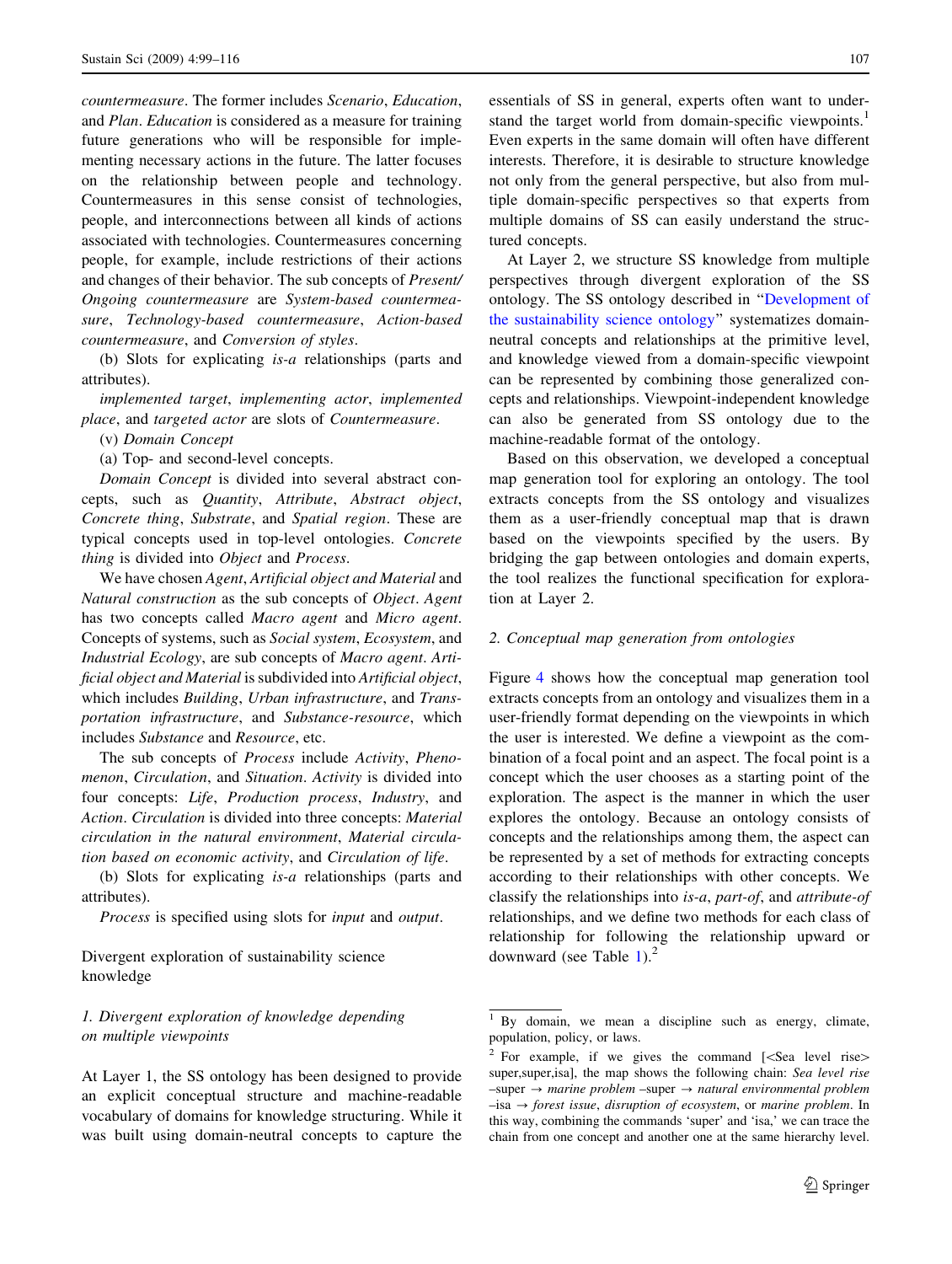<span id="page-9-0"></span>Fig. 4 A small example of conceptual map generation from the SS ontology



Table 1 Aspects for concept extractions

| Kinds of extraction                                                        | Related relationships                | Commands in the tool                                                                                  |                                                                                                                                        |
|----------------------------------------------------------------------------|--------------------------------------|-------------------------------------------------------------------------------------------------------|----------------------------------------------------------------------------------------------------------------------------------------|
| Extraction of sub concepts                                                 | <i>is-a</i> relationship             | isa                                                                                                   |                                                                                                                                        |
| Extraction of super concepts                                               | <i>is-a</i> relationship             | super                                                                                                 |                                                                                                                                        |
| Extraction of concepts<br>referring to other concepts<br>via relationships | part-oflattribute-of<br>relationship | "Name of relationships which are of<br>interest." (Multiple relationships<br>are delimited with " ".) | "A category (name of a super<br>concept) of concepts referred to<br>by some relationship which is of<br>interest." (Under development) |
| Extraction of concepts to be<br>referred to by some<br>relationship        | part-oflattribute-of<br>relationship | "Name of relationships which are of<br>interest." (Under development.)                                | "A category (name of a super<br>concept) of concepts referred to<br>by some relationship which is of<br>interest."                     |

Consider the following example. If we set Problem in Fig. [3](#page-6-0) as the focal point and extract its sub concepts, then concepts such as Destruction of regional environment, Global environmental problem, and so on are extracted. Next, by tracing the concepts referred to by the attribute-of relationship *target*, concepts such as *Water* and *Soil* are extracted. Finally, if we explore all of the chains from any concept extracted thus far to sub concepts of Countermeasure, then concepts such as Automobile catalyst and Green Chemistry are extracted. The command for this concept extraction process is made by combining the above sub commands, which gives the command  $\leq$ Problem $>$  isa, isa, target, :Countermeasure]. Here, the number of 'isa' sub commands determines how many steps the system will follow the  $is-a$  relations in the ontology. In this example,

the command states that the map should follow only two isa relations, even if the is-a tree of Problem has a depth of more than two. If the user wants to see a more detailed map about Problem, he/she may add more 'isa' sub commands. In order to make the following analyses easier to understand, we will use the following expression format as a more intuitive notation. First, the command to extract sub concepts at the deeper position of the SS ontology is changed from a sequence of 'isa' expressions to a number giving the depth of the concept hierarchy. For example, 'isa, isa' is changed to the expression '(2 level depth)'. Second, references to slots are changed from 'X' to '-X- $>$ Y', where X is the slot and Y is the concept that fills the slot.  $4$  means any concept class and  $4$  -\*- $>$  means any slot. For example, 'input' is changed to the expression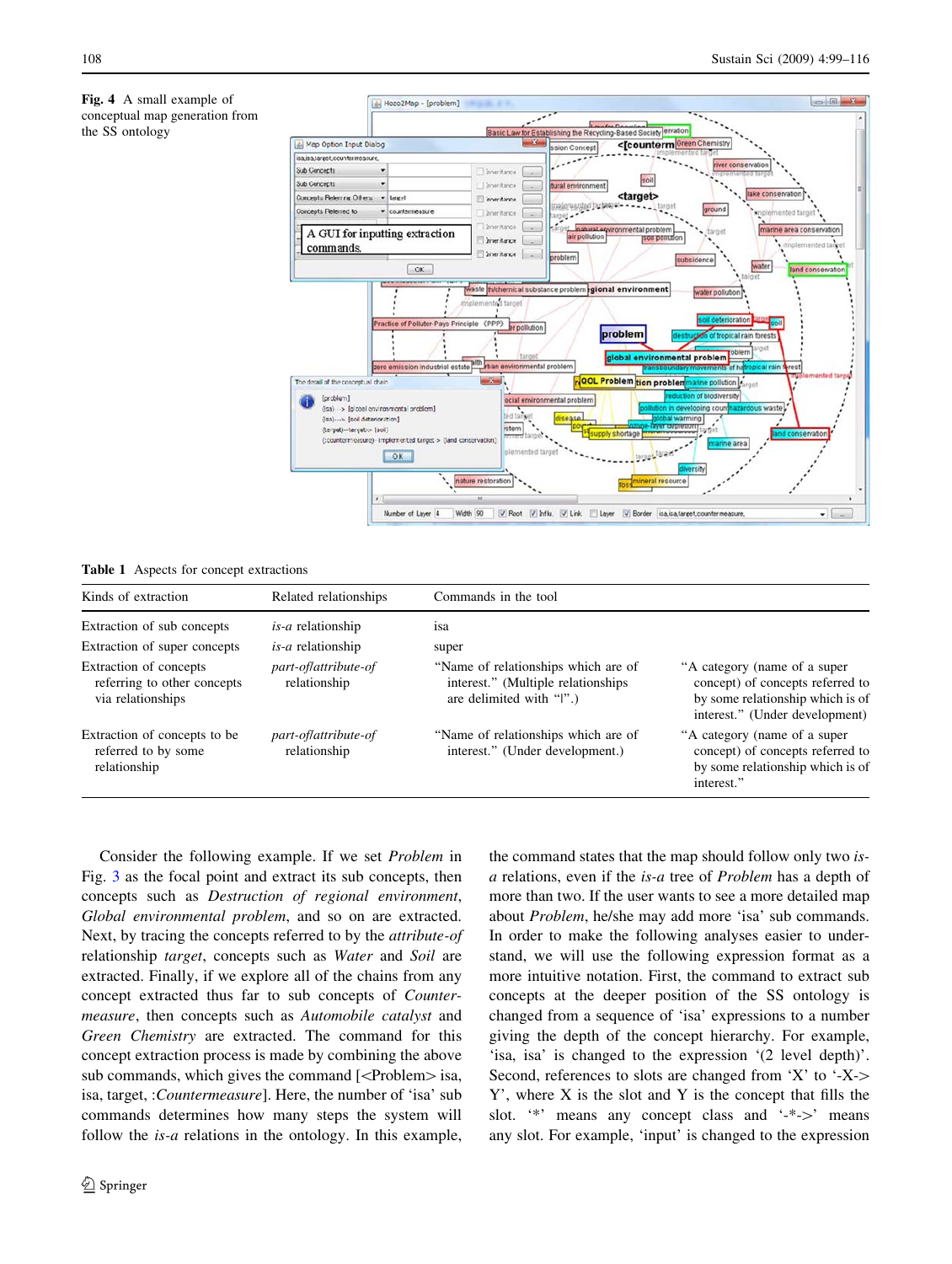<span id="page-10-0"></span> $\lq$ -input- $\lq$ <sup>\*</sup>. Third, the extraction of the concepts to be referred to by some relationship is changed from ':Y' to  $\leq$ -X-Y', where X is the name of the relationship and Y is the name of a super concept of concepts of interest that are referred to the relationship X. For example, ':Problem' is changed to the expression ' $\lt$ -\*- *Problem'*. Using this format, the command is '*Problem* (2 level depth) -target- $>$  \*  $\langle -\cdot \cdot \cdot$ -*Countermeasure'*. The user can also input the commands by choosing aspects using the GUI shown in the upper left of Fig. [4](#page-9-0). A new version currently under development will provide users with more detailed options for concept extraction. For instance, users will be able to trace the chains within a range of specific concepts. In order to improve the usability of the system, future versions will let users select aspects using a point-and-click GUI.

From the extraction of concepts based on a viewpoint, the system obtains conceptual chains that match with the user's interest. The conceptual chains are visualized as a conceptual map. In the conceptual map, the focal point is located in its center, and the conceptual chains are represented as a divergent network. The nodes and links of the network show how the extracted concepts and relations between them represent different aspects of the conceptual chains, i.e., the relationships followed and the concepts selected (Fig. [4](#page-9-0)).

The network represents the aspects that are in focus during the exploration. Figure [4](#page-9-0) shows the conceptual map generated in the above example. It expresses the result of an exploration from the viewpoint of ''What kinds of problems are defined in the SS ontology? What are their targets? And, what countermeasures are being considered?''

In this way, the system can explore the ontology divergently and generate conceptual maps based on any viewpoint. Consequently, the system helps users understand the extracted knowledge embedded in the ontology.

Our map generation tool has the following additional functions for helping users to explore ontologies:

- Highlighting a specified conceptual chain.
	- By clicking a node, which represents a concept on the map, the tool highlights the conceptual chain from the focal point to the selected concept. The tool can also give the details of the conceptual chain in another window, as shown in Fig. [4](#page-9-0). This function helps the user understand the relationships and the causal chains among concepts.
- Controlling the range of exploration. The tool can manage the range of exploration by controling the number of relationships that it traces for the exploration. In other words, the viewpoint is managed based on the depth of the range of exploration.
- Linking a conceptual map with data stored at Layer 0. The nodes in a conceptual map are based on the SS ontology at Layer 1. The tool can show related raw data

at Layer 0 through the content management system discussed in ''[Ontology-based information retrieval](#page-5-0)''. Two kinds of linking are supported: annotated metadata and searches for keywords in documents.

Through these functions, multiple conceptual maps can be generated from the SS ontology based on various viewpoints that help users to understand the SS knowledge systematically across domains. Because these maps are generated exhaustively by the computer, they could contribute to a discovery of unexpected causal chains that were not known to the explorers.

Trial use of the sustainability science ontology-based mapping tool

Using the developed mapping tool, we performed a trial of divergent exploration. The mapping outcome depends heavily on the quality of the ontology, so because the present ontology is still under development, it may be too early to conclude that divergent exploration using this tool is effective enough to generate meaningful multi-perspective conceptual chains. What we claim here is that this mapping tool has the potential to enable divergent exploration in the field of SS.

Figure [5](#page-11-0) shows a map with the minimum number of causal chains from Problem to Countermeasure. It was generated by the command 'Problem (2 level depth) -targetlimpactlexternal cause- $> * < *-$  Process  $< *$ -Countermeasure', which means, ''show me sub concepts of Problem to two levels (the innermost circle) and such chains that eventually reach sub concepts of Countermeasure (the outermost circle) through *target*, *impact*, or external cause relationships to any concepts (the second circle) via sub concepts of Process (the third circle).'' Consider the chains through Air pollutant. Air pollutant is connected to Secondary industry through Emitted gas, and there are 13 countermeasures related to Secondary industry, including Cleaner production, Using eco-material, and Cascade use. In the map, these concepts are located around the important concepts in the context of industries among those related to sustainability. This causal chain suggests that a context involving the investigation of Air pollutant, Air pollution, and Regional environmental problem as issues of sustainability in terms of industrial structure and technology may be of interest in SS.

Sharing particular concepts in the context of sustainability this way is expected to facilitate the establishment of interdisciplinary collaborations. For example, a map using Countermeasure as a focal point was generated by the command 'Countermeasure (5 level depth) -implemented target- $>^* <^*$ - Object $<^*$ - Problem', which means, "show me sub concepts of Countermeasure to four levels and such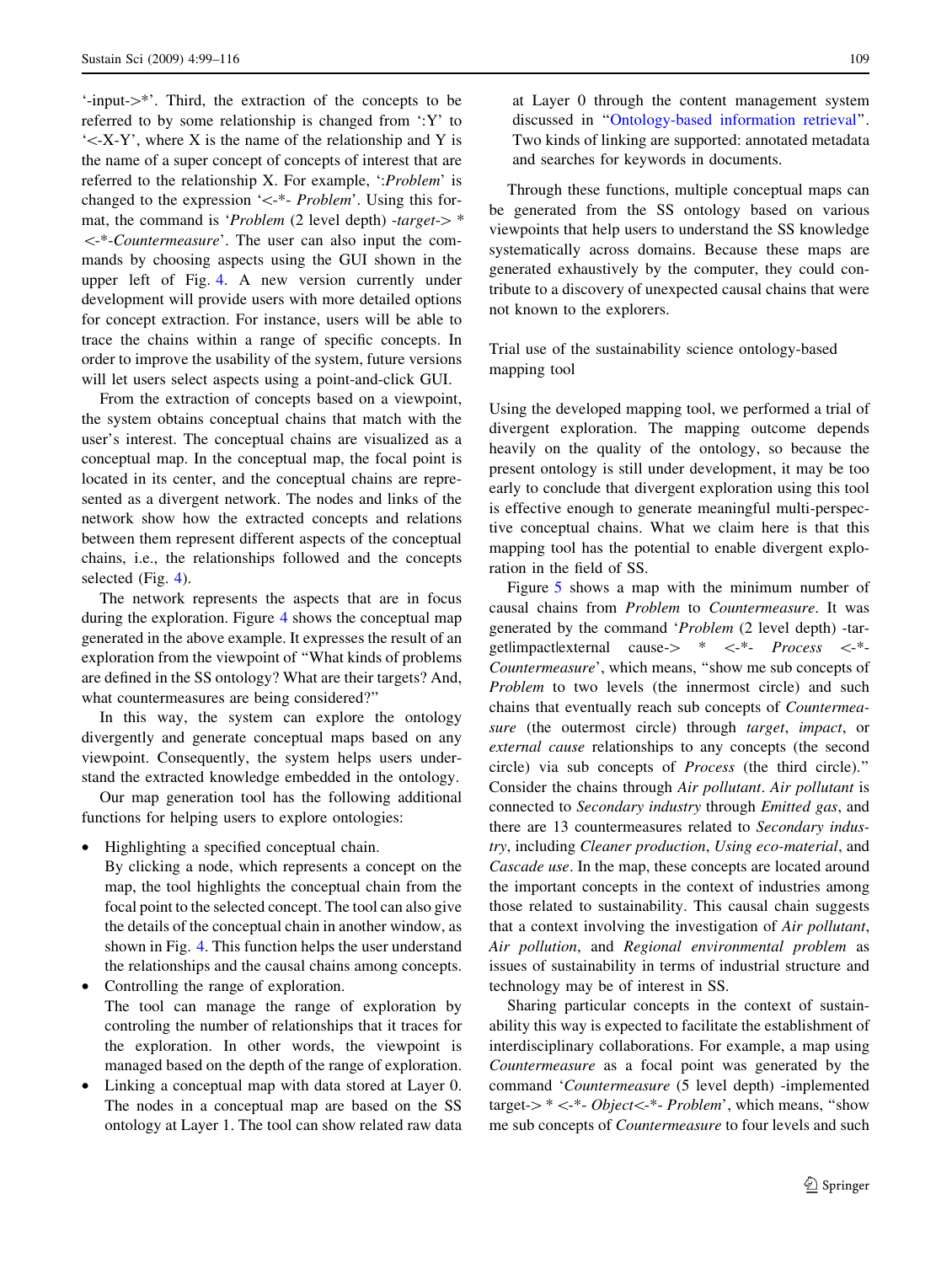<span id="page-11-0"></span>

Fig. 5 Exploration of a conceptual map using Problem as a focal point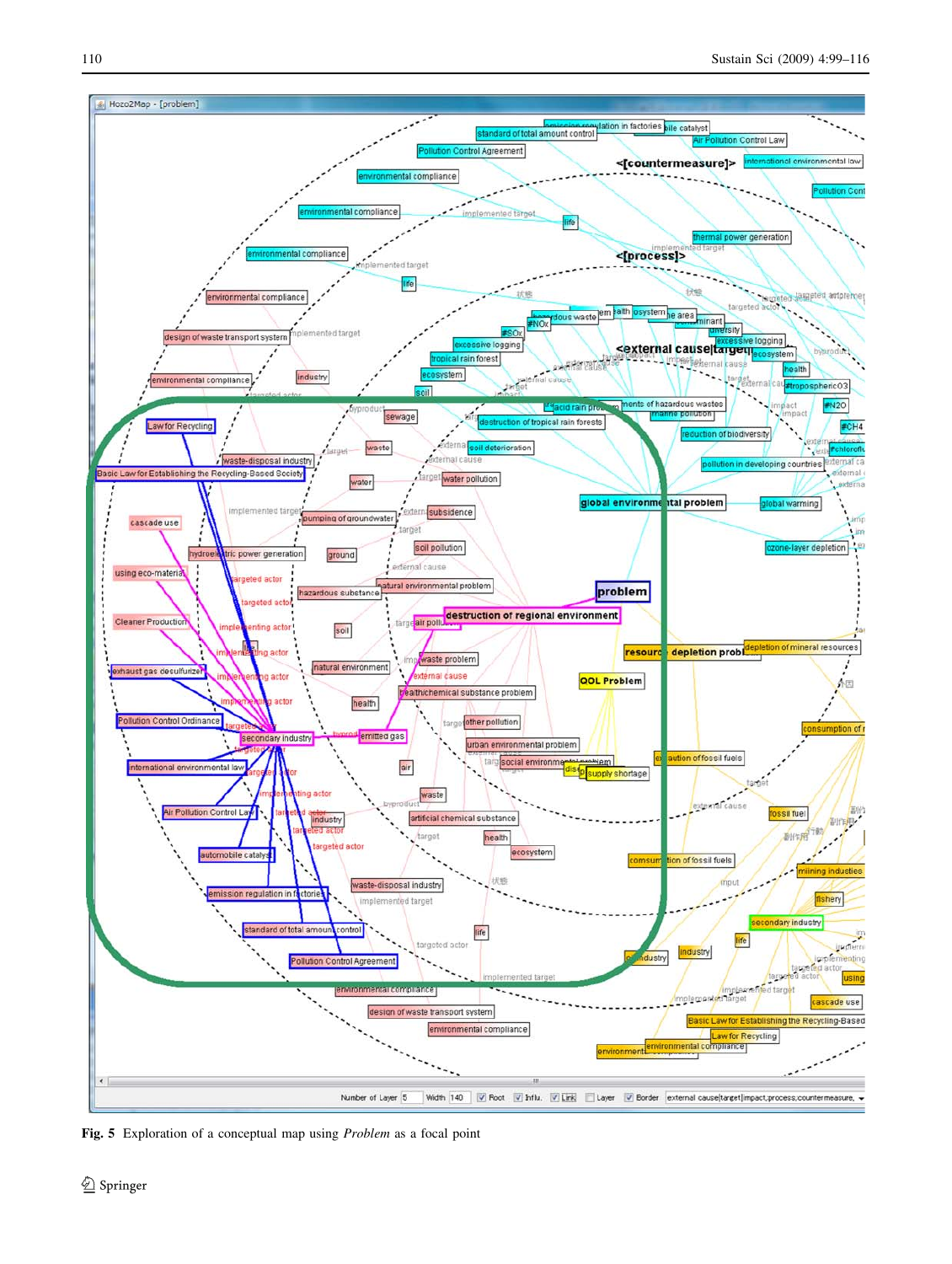<span id="page-12-0"></span>chains that eventually reach sub concepts of Problem through implemented target relationships to any concepts via sub concepts of Object.' Among the many chains, the chain passing through Ecosystem includes not only concepts related to Creature but also concepts in other disciplines. This chain not only shows the importance of the assessment of the ecological state but also suggests that such an assessment must be performed from multiple perspectives, thereby, requiring the participation of experts from different disciplines (Millennium Ecosystem Assessment [2005\)](#page-17-0).

It is hard for domain experts to understand what is in even a small-scale ontology. The mapping tool makes the ontology more easily available to them because it can show the causal linkages between concepts in the ontology from different angles according to the point of focus. The mapping tool was developed not for understanding strict definitions of concepts, but for exploring 'the ocean of concepts' described by the ontology. There are various tools for constructing ontologies, such as Protégé. $3$  These tools are useful for confirming the strict definitions of individual concepts, but they are not suitable for exploring a map of concepts and for showing an overview of the linkages.

However, there are many points to improve, such as how to show the map and how to support user interaction. Once we have realized an exhaustive SS ontology, we can imagine that an enormous number of causal chains will be found. We will explore methods for using the mapping tool to visualize maps with such large numbers of causal chains more clearly or simply to verify what types of maps are most useful to users through user experiments.

In the future, we will link the chains shown on the mapping tool to the content management system, which contains only linkages between the data contents and the concepts of SS ontology now. We will use this linkage for scoping the contents. To do this, we will first add the relationships among keywords to the metadata, thereby, making the metadata correspond to the conceptual chains at a higher degree. Next, we plan to show on the mapping tool the contents having a high degree of coincidence between a chain on the conceptual map and the metadata of the selected concepts. We are also developing a function for comparing multiple maps, but it is still at a prototype level.

# Conformity examination of an ontology-based sustainability science mapping tool

Compliance with knowledge-structuring requirements

In "[Requirements for knowledge structuring in sustain](#page-2-0)[ability science'](#page-2-0)', we identified six requirements for SS

knowledge structuring: reusability, versatility, reproducibility, extensibility, availability, and interpretability. Reproducibility and extensibility are satisfied due to the fact that the ontology and maps have been developed as part of a computer-based ontology generation and knowledge management system, named Hozo. Reusability is guaranteed to some degree by the relative stability and domain-independence of the SS ontology.

When developing the SS ontology, we tried to choose generalized concepts that are not dependent on a specific scientific domain or field. In this sense, versatility has been achieved partially, but several parts, such as the top-level concept Problem, need to be reorganized.

Hozo is available on the Internet (<http://www.hozo.jp/>), which partially satisfies the requirement for *availability*. The SS ontology residing on the server can be accessed by any user who has downloaded and installed Hozo, although a standard computing environment and knowledge of how to operate Hozo are necessary. Availability will be improved by preparing an exclusive website for the SS ontology.

Interpretability is fulfilled to the extent that the SS ontology and the mapping tool can help divergent thinking by explicating the knowledge structure. Using the ontology makes it easier to comprehend the differences as well as the commonalities between disciplines. For example, by comparing the maps generated from various viewpoints, a user could better understand the difference between his or her implicit assumptions and those of others. However, because interpretation depends on the particular mindset of each individual user, the ability of this function to achieve interpretability is limited. Helping users to introduce a new framework and interpret an issue along with the specific context is a function of Layer 3 in the reference model and will be addressed in a future study.

## Value of the tool

#### 1. Layers of the reference model

Layer 2 requires that we provide tools for exploring the conceptual world based on various perspectives in order to help users in divergent thinking. Here, we discuss how the tool enables this exploratory inquiry in SS.

What kinds of inquiries characterize divergent thinking on SS? We selected eight types of questions that researchers in the field of SS might like to ask. Table [2](#page-13-0) shows some example questions for two of the top-level concepts of the SS ontology: Problem and Countermeasure. Then, we checked whether the tool could generate an adequate map in accordance with those questions. The tool may fail to generate an appropriate map for a question either because the SS <sup>3</sup> [http://protege.stanford.edu/.](http://protege.stanford.edu/) ontology has not been constructed sufficiently or because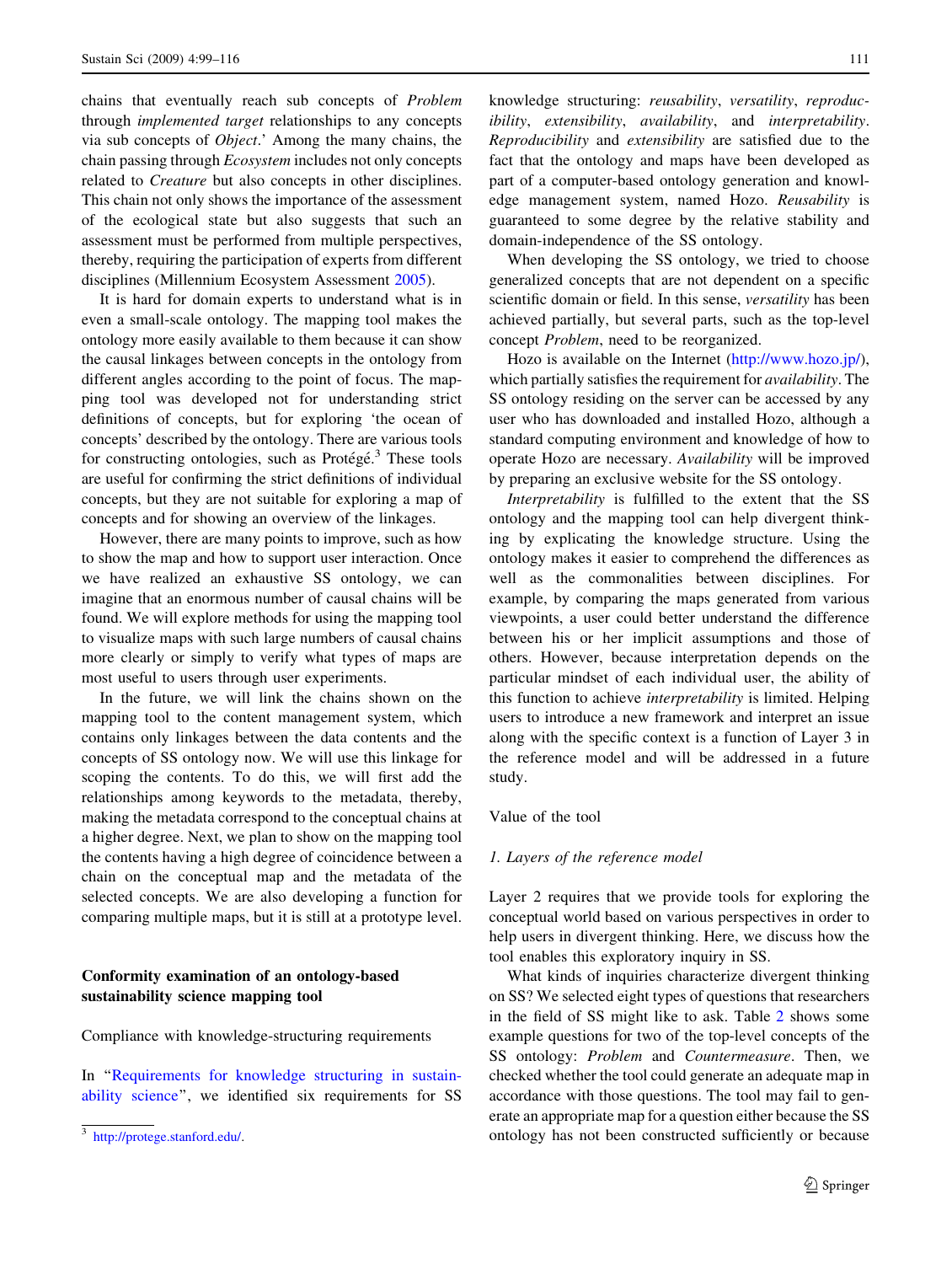<span id="page-13-0"></span>Table 2 Sample enquiries concerning Problem and Countermeasure (1) What kinds of issues/options are there regarding the problem/countermeasure? e.g., What kinds of issues are there regarding a global environmental problem? What kinds of options are there regarding nature restoration? (2) What is the problem's subject? Or, what is the target object or subject of the countermeasure? e.g., What is the cause of deforestation? What are the target objects of ecosystem conservation? What kind of impact does supply shortage cause? (3)-1 (inquiries for which a problem is a point of origin) How and why does the problem occur?  $\leq$ Which processes and factors are related to the problem? $\geq$  $\leq$ Which action or cognition causes the problem? $>$  $\leq$ Which incident or event is relevant to the problem? $>$  $\leq$ How does the social system cause or affect the problem? $>$ e.g., How and why does deprivation of local culture occur? (3)-2 (inquiries for which a countermeasure is a point of origin) How is the countermeasure implemented?  $\le$ Which activity is needed to implement the countermeasure? $>$  $\ll$ What kind of mechanism is applied to or involved in the countermeasure? $\gt$  $\ll$ Which cognition facilitates or disturbs the implementation of the countermeasure? $\gt$ \What kind of social system facilitates or disturbs the implementation of the countermeasure?[

e.g., What agents facilitate the implementation of emissions trading?

(4) What are the inputs of the countermeasure?

 $\leq$ What is the material, social, or human resource of the countermeasure? $\geq$ 

e.g., What is the input of biofuel production?

(5) What kinds of things and/or subjects are related to the problem/countermeasure?

e.g., What kinds of things and subjects are related to eco industrial parks?

(6) Who are the stakeholders of the problem?

e.g., Who are the stakeholders of Transportation Demand Management?

(7)-1 (inquiries for which a problem is a point of origin)

What kinds of countermeasures or alternatives are available for solving the problem?

e.g., What kinds of countermeasures or alternatives are available for solving soil deterioration?

(7)-2 (inquiries for which a countermeasure is a point of origin)

What other problems could the countermeasure contribute to solving?

e.g., What other problems could the use of biomass contribute to solving?

(8) What problems must be solved before implementing the countermeasure?

 $\leq$ What new problems will implementing the countermeasure cause? $\geq$ 

e.g., What problems will using biomass cause?

the function commands of the mapping tool do not work properly. The former is a Layer 1 issue and the latter is a Layer 2 issue. When we find the representation from a map to be inappropriate or insufficient, we discuss which reason is predominant. In addition, we identify some missing concepts that we should add to the present ontology.

(i) Exploration using Problem as a focal point Regarding inquiries (3) and (5), we found several points for improving the SS ontology and the mapping tool.

Inquiry (3) concerns a structural improvement of the ontology. For example, the map generated by the command 'Problem (2 level depth) -targetlimpactlexternal\_cause- $>$ \*

2 Springer

 $\leftarrow^*$ - Process<sup>4</sup> shows both processes that cause a problem and processes that are influenced by the problem. Distinguishing between these processes requires interpretation, which means that not everyone will necessarily distinguish them in the same way. In addition, Water as a target is connected on the map to both Hydroelectric power generation as a Process and Water pollution as a Problem. Hydroelectric power generation is only a process utilizing water, and it is neither a target affected by water pollution

<sup>&</sup>lt;sup>4</sup> In short, it means "show me sub concepts of *Problem* to two levels depth and such chains that eventually reach sub concepts of Process through target, impact, or external cause.''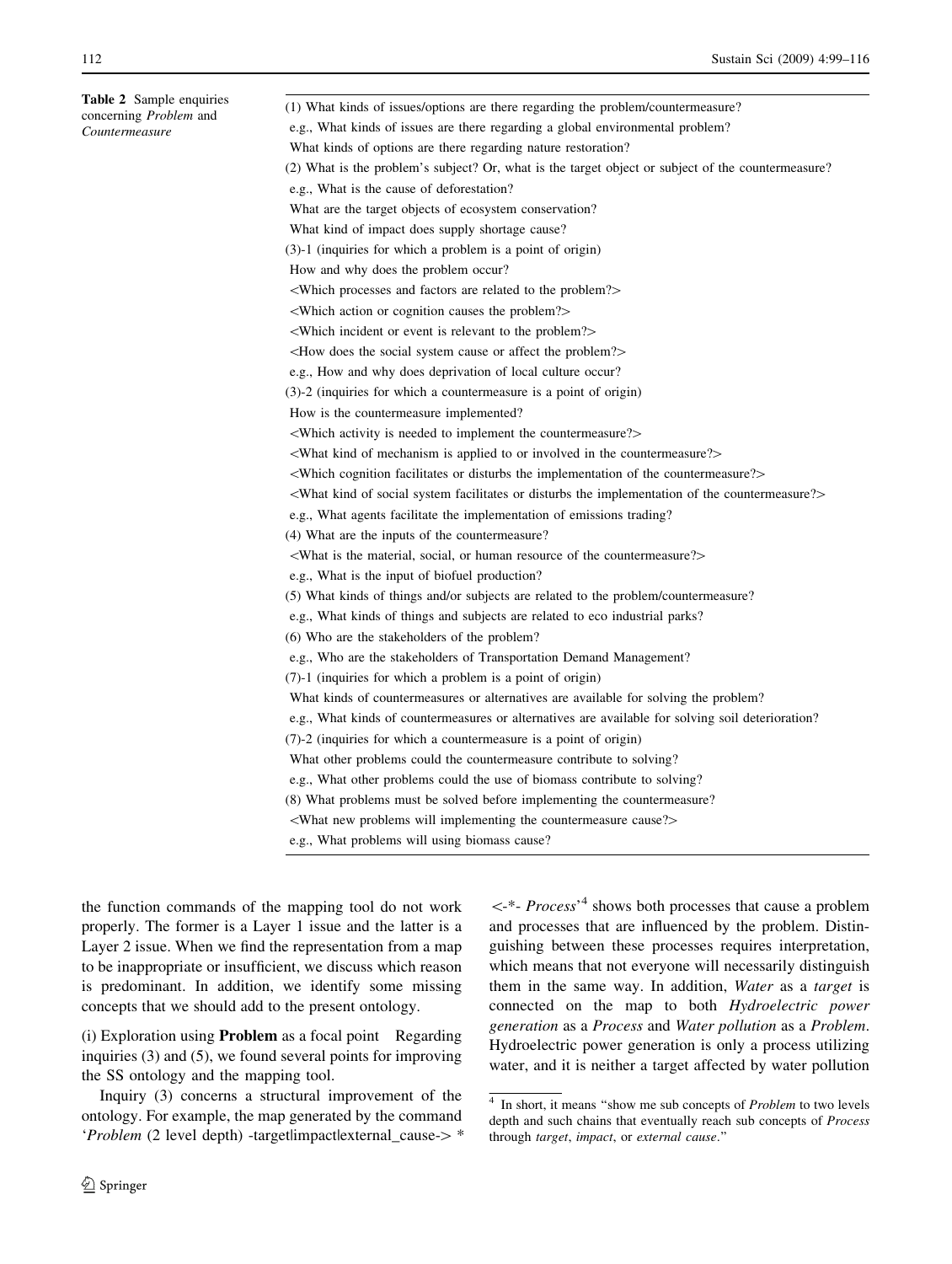nor a factor causing water pollution. At least from these causal chains, it is not clear whether solving water pollution requires deliberation about what hydroelectric power generation should be. The reason for this is that the context of the causal chain changes when it reaches Water. We need to improve the expression of causal chains where such a switch occurs in order to represent it sufficiently.

Inquiry (5) concerns a functional improvement of the mapping tool. For example, the map generated by the command 'Problem (2 level depth) -targetlimpactlexternal\_cause->  $* \leftarrow^*$ - Object<sup>5</sup> shows that the problem of Soil pollution affects Soil, which is a basic element of Ecosystem, Forest, Tropical rain forest, Rice field, Field, and Farmland. In this way, the map can clearly show elements related to Problem. But Tropical rain forest is a sub concept of Forest, and Rice field and Field are sub concepts of Farmland on the ontology. The mapping tool needs to be improved so that we can grasp the super–sub relationship of the concepts. Furthermore, although the mapping tool treats Ecosystem, Forest, and Farmland in parallel, the ontology distinguishes Ecosystem as a sub concept of Agent from Forest and Farmland as sub concepts of Natural construction. Although Ecosystem, Forest, and Farmland share common elements such as plant and soil, they are ontologically different from one another in the sense that Ecosystem is an autonomous object, while Forest and Farmland are targeted objects. The mapping tool needs to be modified to represent such distinctions.

As we noted earlier, the SS ontology used in the examples here is a preliminary version that does not have a sufficient number of concepts to fully represent SS. For this reason, the mapping tool cannot represent emerging issues such as the decline of agriculture, forestry, fishing, and traditional industries; food security; and invasive species. Enhancement of the SS ontology through the addition of concepts so that the mapping tool can represent such issues will be addressed in future research.

(ii) Exploration using Countermeasure as a focal point In addition to the points addressed above, we found several possibilities for improvements to the existing ontology and mapping tool in inquiries (4) and (8).

The mapping tool can visualize inquiry (4) using the command 'Countermeasure (5 level depth) -implement $ing\_actor$ limplemented\_actorlimplemented\_target  $\rightarrow$  \*  $\leftarrow$ \*-  $Process < -input$  \*  $\cdot$ .<sup>6</sup> In this map, many of the concepts'

attributes that are indicated as input are related to Value of money. Value of money is attached to many sub concepts of SS ontology due to the importance of investment for implementing countermeasures. In contrast, the current SS ontology does not contain relevant concepts of material resources and human resources. These concepts should be added to the ontology as class restrictions.

The mapping tool can visualize one facet of inquiry (8) using the command 'Countermeasure (5 level depth) – byproduct- $>$  \*'.<sup>7,8</sup> However, the map generated by this command shows only a set of causal chains of the following form: Countermeasure  $-$ isa  $\rightarrow$  Present countermeasure – isa  $\rightarrow$  System-based countermeasure –isa  $\rightarrow$  Design – isa  $\rightarrow$  Circulation process design  $-$ isa  $\rightarrow$  Inverse Manufacturing  $-$ byproduct  $\rightarrow$  Industrial waste.

Relevant concepts of byproduct need to be added to the ontology and linked to sub concepts of Problem and Countermeasure.

Finally, the sub concepts of Conversion of styles should be improved. For instance, we should take into account media strategies, acceptance of foreign immigrants and different ethnic groups, and the introduction and expansion of telecommuting work style.

### 2. Contribution to reframing

Next, we examine how the tool can contribute to reframing users' knowledge landscape. For example, a map using Countermeasure as a focal point can be generated by the command 'Countermeasure (5 level depth) -implemented\_target- $> * < *$ - *Object* (2 level depth) -input- $> *$  $\langle -* -$  Process -input output -attribute- $> * -* -$  Problem'.<sup>9</sup> According to this map, Starvation turns out to be one of the problems to be solved. The set of causal chains from Countermeasure to Starvation can be described by the following two linkages: [A] *Countermeasure –isa*  $\rightarrow$  Present countermeasure  $-$ isa  $\rightarrow$  Action-based countermeasure  $-isa \rightarrow Action$  other people cannot substitute –  $isa \rightarrow Management \quad -isa \rightarrow Extracting \quad environmental$ aspect  $-implicit$  –implemented\_target  $\rightarrow$  Factory  $-$ \* $\rightarrow$  Automobile  $-isa \rightarrow Four$ -wheel car  $-isa \rightarrow Ethanol$  vehicle – input  $\rightarrow$  Ethanol –\* $\rightarrow$  Biofuel production –input  $\rightarrow$  Corn  $-attribute \rightarrow Food -* \rightarrow Starvation$  and [B] Countermeasure  $-isa \rightarrow Present$  countermeasure  $-isa \rightarrow Technology$ -

<sup>&</sup>lt;sup>5</sup> In short, it means "show me sub concepts of *Problem* and such chains that eventually reach sub concepts of Object through target, impact, or external cause.''

<sup>&</sup>lt;sup>6</sup> In short, it means "show me sub concepts of *Countermeasure* and such chains that eventually reach *input*, a role that sub concepts of Process have through implementing actor, targeted actor, or implemented target relationships via Process.''

<sup>7</sup> In short, it means ''show me sub concepts of Countermeasure and such chains that eventually reach concepts filling the role, byproduct, that sub concepts of Process have.''

 $8\text{ The concepts filling the role by product in this command are given.}$ in the definition of the concept Inverse manufacturing.

<sup>&</sup>lt;sup>9</sup> In short, it means "show me sub concepts of *Countermeasure* and such chains that eventually reach sub concepts of Problem through implemented target, sub concepts of Object, its input (fuel), sub concepts of Process, its input or output, and its Attribute.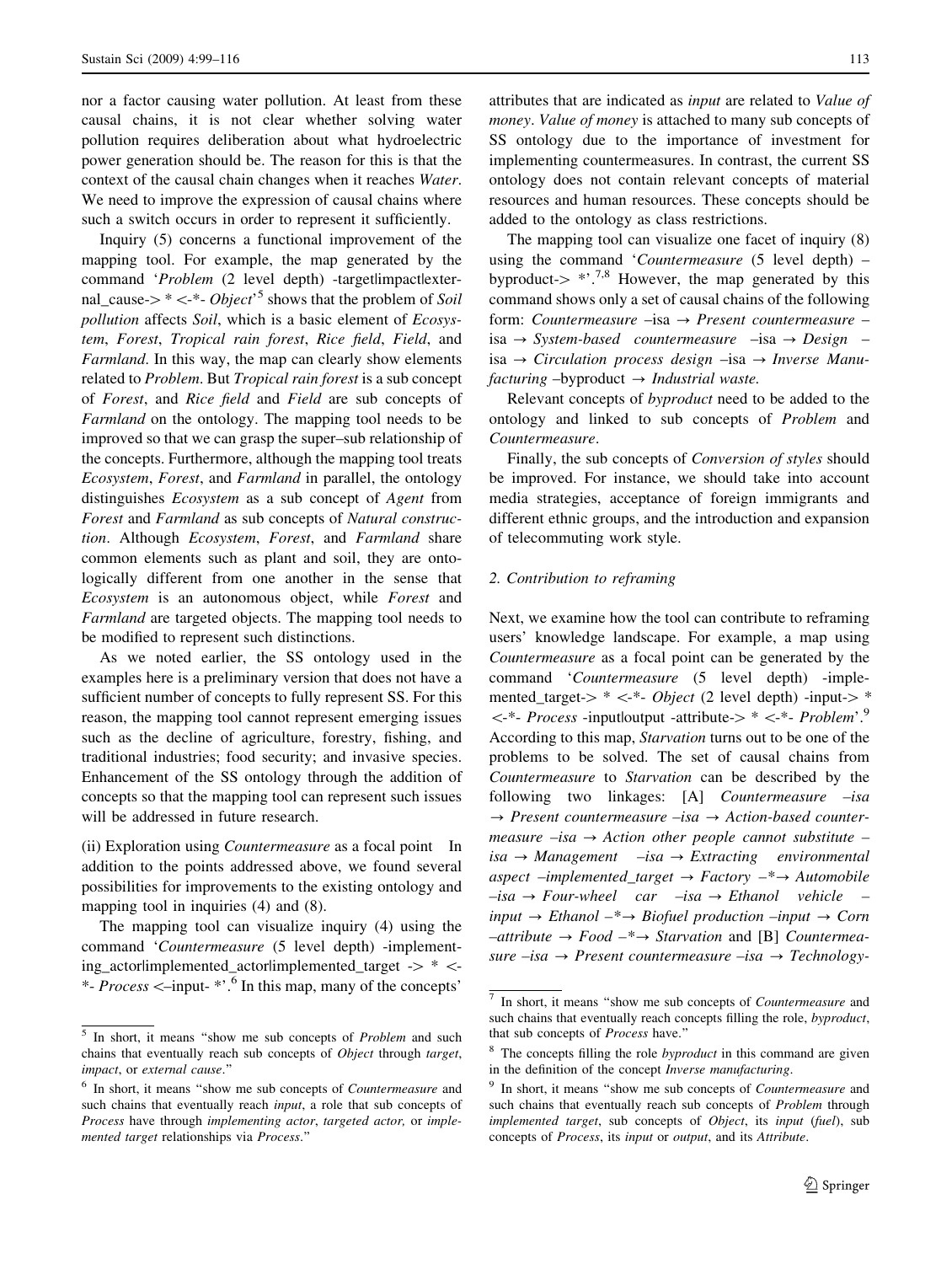based countermeasure  $-isa \rightarrow$  Individually handled-based countermeasure  $-isa \rightarrow Pollutant$  removal technology –  $isa \rightarrow Exhaust$  gas desulfurizer –implemented tar $get \rightarrow SOx$  –\* $\rightarrow$  Automobile –isa  $\rightarrow$  Four-wheel car –  $isa \rightarrow Ethanol$  vehicle  $-input \rightarrow Ethanol$   $-^* \rightarrow Biofuel$ production  $-i$ nput  $\rightarrow$  Corn –attribute  $\rightarrow$  Food –\* $\rightarrow$  Starvation. These sequences of conceptual chains might cause a user to rethink his or her mindset or assumptions regarding starvation. We can learn three lessons from these kinds of conceptual chains.

First, the set of causal chains can assist users to re-scope an issue in the context of SS. Biofuel production and Food are connected by Corn in this example, which causes us to notice a trade-off relationship between biofuel and food. Although this kind of function is actually defined in Layer 3 of the reference model, the outcome of divergent exploration in Layer 2 may also contribute, depending on what issues we select.

Second, causal chains connect not only phenomena that occur at different locations but also different actors that are associated with each phenomenon. For example, chain [A] goes through Extracting environmental aspects and suggests that the implementation and the operation of an environmental management system may, consequently, be relevant to Starvation.

Third, the set of causal chains can help users generate a new idea or hypothesis. For example, chain [B] describes a causal chain that includes the countermeasure of Exhaust gas desulfurizer. This unexpected result might stimulate a user's thinking.

In this way, we can increase our understanding of the target object or problem and possibly come up with a new idea or notice a hidden concept between the causal chains based on a more comprehensive overview of SS knowledge structure.

## Contribution to sustainability science

We now discuss how the reference model and the ontology-based mapping tool contribute to the solution of the challenges of SS that we identified in the ''[Introduction](#page-0-0)'', namely, clarifying both 'what to solve' and 'how to solve.'

# 1. Contribution to identifying problems in sustainability science

As explained in ''[Trial use of the sustainability science](#page-10-0) [ontology-based mapping tool](#page-10-0)'', our mapping tool enables divergent exploration, which, in turn, redefines the problem setting and facilitates finding new problems for SS. This means that divergent exploration interconnects different domains and disciplines. It also functions as a dynamic inquiry process of the problems for SS because it indicates a

new framework at each time of inquiry. Thus, the requirement that Layer 2 of the reference model for supporting problem identification being dynamic is satisfied.

The reference model consists of raw data and an ontological base, exploratory concept mapping, contextualized convergent thinking, and a knowledge architecture for facilitating both divergent and convergent thinking. The reference model supplies a co-evolutionary function that promotes the interactive exploration of problems and knowledge, which reflects the essential property of SS.

The reference model and the mapping tool based on it can, therefore, contribute to the development of SS by helping to clarify 'what to solve' within the dynamic process of knowledge exploration.

# 2. Contribution to facilitating interdisciplinary research process

Layer 2 of the reference model is designed to identify cross-cutting linkages between diverse disciplines associated with SS through the divergent exploration in the conceptual world built at Layer 1. The interface that links different disciplines includes: (a) links between concepts, (b) shared concepts of multiple disciplines, and (c) a common theoretical meta-model or framework that is referred to by researchers of different disciplines. We discuss the interface functions of the mapping tool according to these three aspects:

(a) Links between concepts. The mapping tool realizes the function of indicating links that interconnect relevant concepts, although the coverage of concepts is limited at this point and the appropriateness of each link should be examined in a future study.

(b) Shared concepts of multiple disciplines The concepts and links contained in our ontology are formulated so as to be sharable by many different disciplines. The commonness of concepts sometimes conflicts with the specificity of contents and contexts of individual problems. Emphasis on commonness may overly generalize the details of a sustainability issue; however, it is imperative to share some sort of common base for linking different disciplines, and an ontology provides such a foundational knowledge base. In addition, as described in ''[Trial use of](#page-10-0) [the sustainability science ontology-based mapping tool](#page-10-0)'', as long as divergent exploration is performed using such an interdisciplinary or 'domain-less' ontology, its results will not be constrained by any one discipline's boundary, which means that divergent exploration will result in cross-cutting inquiries.

(c) Common theoretical meta-model. As mentioned by Choucri ([2007\)](#page-17-0), different types of SS structuring have already been attempted. One of the advantages of the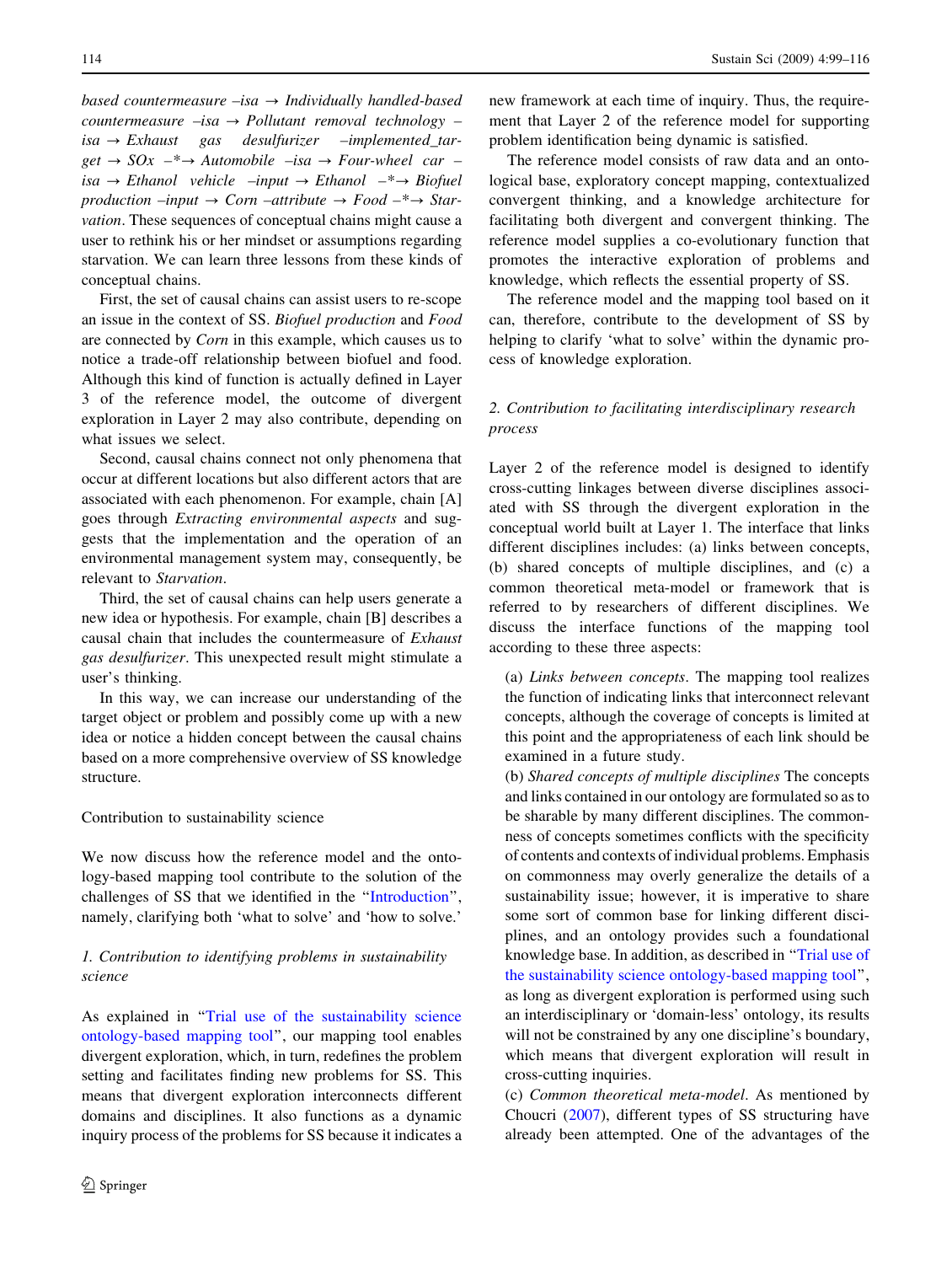<span id="page-16-0"></span>reference model is that it can work as a mediation device or common theoretical model of knowledge structuring with which researchers can compare relative positions and characteristics of each knowledge structure or tool. Such an interfacing function mediates different knowledge structures and also contributes to bridging multiple disciplines associated with SS.

In summary, we remark that the reference model can also contribute to the second challenge of SS of solving problems that inherently require interdisciplinary collaboration.

## Conclusion

This paper addressed key challenges associated with knowledge structuring in sustainability science (SS), identified requirements for the structuring of knowledge, proposed a reference model, developed an ontology-based mapping tool as a solution to one layer of the reference model, and examined the tool's conformity to the reference model, as well as its usability, effectiveness, and constraints.

First, reusability, versatility, reproducibility, extensibility, availability, and interpretability were identified as requirements for SS knowledge structuring. Taking into account these requirements, we developed a reference model composed of five layers: Layer 0 stores raw data of the existing world, Layer 1 contains structured information and concepts in the form of an ontology to explain things and phenomena in the real world, Layer 2 enables divergent exploration by tracing multi-perspective conceptual chains, Layer 3 contextualizes the conceptual chains into multiple convergent chains, and Layer 4 helps an explorer understand or identify an essential problem for SS and assemble existing knowledge for its solution.

Second, we developed an ontology-based mapping tool as a tentative solution at Layer 2 of the reference model. The tool was designed to store and retrieve data and information regarding SS, to provide a prototype ontology for SS, and to create multiple maps of conceptual chains depending on a user's interests and perspectives. We discussed how these functions of the tool can contribute to the two major challenges for SS: clarifying 'what to solve' and 'how to solve.'

Third, we assessed whether the developed tool could realize the targeted requirements and whether it is complaint with the reference model for SS. Although several inappropriate causal chains remain in the prototype ontology and the concepts in the map cannot currently be distinguished by how they are classified in the ontology, the study concluded that the mapping tool can indeed facilitate divergent exploration, the function of Layer 2. The user experiment suggested that realization of the mapping of

multi-perspective conceptual chains at Layer 2 could contribute to: (a) finding new potentials and risks of developing technological countermeasures to problems as demanded for SS, (b) helping users to envision a more comprehensive picture of problems and their solutions, and (c) helping to identify new ideas that might be missed without such a tool.

The focus of the mapping tool is to show the relationships between concepts broadly. But the present version of the tool may generate maps that are too visually complex, due to the large number of nodes. Now we are studying ways to add functions to the interface for simplifying the visual presentation of the maps, such as scoping nodes and chains according to users' concerns. In addition, we are planning to develop functions for switching the targeted range of a chain as necessary, comparing multiple maps, and changing parts of a map interactively without requiring the user to input new commands.

Although discussion of the development process and quality of the SS ontology as a whole is beyond the scope of this paper, we have indicated some of the ways in which we should revise and improve the SS ontology. In addition to upgrading the SS ontology and the interface of the mapping tool, future work includes developing new tools to satisfy the functions described in Layers 3 and 4 of the reference model.

Acknowledgments This research was supported by MEXT through Special Coordination Funds for Promoting Science and Technology, as a part of the IR3S flagship research project ''Development of an Asian Resource-Circulating Society'' undertaken by Osaka University and Hokkaido University. This study was made possible through a series of workshops on SS knowledge structuring coordinated by the Osaka University Research Institute for Sustainability Science (RISS). We would like to extend our sincere appreciation to Associate Professor Steven Kraines (University of Tokyo) for his invaluable comments and advice. We would like to thank Assistant Professor Michinori Uwasu (RISS) for organizing these workshops and Mr. Mamoru Ohta (Enegate Co., Ltd.) for supporting the development of Hozo and collecting the relevant information for the SS ontology. We gratefully acknowledge the helpful discussions with Professor Hideaki Takeda and Associate Professor Masaru Yarime on several points of SS knowledge structuring.

#### References

- Athanasiadis IN, Rizzoli AE, Donatelli M, Carlini L (2006) Enriching software model interfaces using ontology-based tools. In: Voinov A, Jakeman A, Rizzoli A (eds) Proceedings of the International Environmental Modelling and Software Society (iEMSs) 3rd Biennial Meeting, ''Summit on Environmental Modelling and Software,'' Burlington, Vermont, 9–12th July 2006
- Berztiss AT (1992) Lecture notes in computer science: engineering principles and software engineering. Springer, Berlin, pp 437–451
- Brilhante V, Ferreira A, Marinho J, Pereira JS (2006) Information integration through ontology and metadata for sustainability analysis. Paper presented at the International Environmental